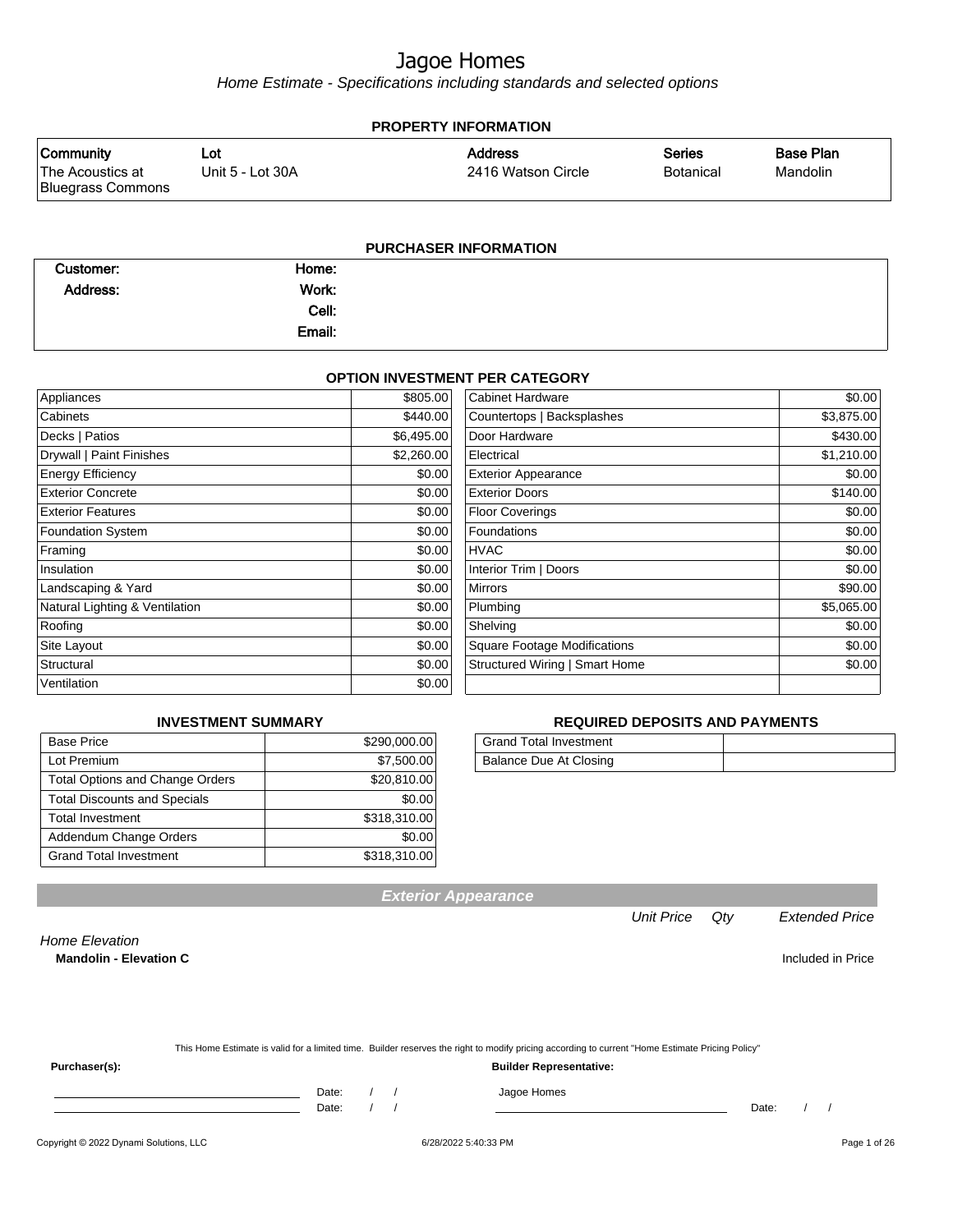|                                                                 |                                                                                                                  |                                                    | <b>PROPERTY INFORMATION</b>                                                                                                                                                        |                                   |       |                                            |
|-----------------------------------------------------------------|------------------------------------------------------------------------------------------------------------------|----------------------------------------------------|------------------------------------------------------------------------------------------------------------------------------------------------------------------------------------|-----------------------------------|-------|--------------------------------------------|
| Community<br>The Acoustics at<br><b>Bluegrass Commons</b>       | Lot<br>Unit 5 - Lot 30A                                                                                          |                                                    | <b>Address</b><br>2416 Watson Circle                                                                                                                                               | <b>Series</b><br><b>Botanical</b> |       | <b>Base Plan</b><br>Mandolin               |
|                                                                 |                                                                                                                  |                                                    | <b>Exterior Appearance</b>                                                                                                                                                         |                                   |       |                                            |
| <b>Home Exterior Brick</b><br>Brick   Veneer Front   Per Plan   |                                                                                                                  |                                                    |                                                                                                                                                                                    | <b>Unit Price</b>                 | Qty   | <b>Extended Price</b><br>Included in Price |
| <b>Brick Color</b>                                              | Includes brick front of home. See plan for details. Does not include drop brick ledge.                           |                                                    |                                                                                                                                                                                    |                                   |       |                                            |
| Selected Brick Color: Marshall                                  |                                                                                                                  |                                                    |                                                                                                                                                                                    |                                   |       | Included in Price                          |
| <b>Cultured Stone</b><br><b>Cultured Stone</b><br>Color         |                                                                                                                  |                                                    |                                                                                                                                                                                    |                                   |       | Included in Price                          |
| Selected Color: Ledgestone KY                                   |                                                                                                                  |                                                    |                                                                                                                                                                                    |                                   |       | Included in Price                          |
| <b>Address Stone</b><br><b>Address Stone</b>                    | stone. Location of address stone will be predetermined by builder.                                               |                                                    | Includes one 8"x16" address stone for front of the house. Street Number ONLY will be on the                                                                                        |                                   |       | Included in Price                          |
|                                                                 |                                                                                                                  |                                                    | <b>Foundation System</b>                                                                                                                                                           |                                   |       |                                            |
|                                                                 |                                                                                                                  |                                                    |                                                                                                                                                                                    | <b>Unit Price</b>                 | Qty   | <b>Extended Price</b>                      |
| <b>Foundation System</b><br><b>Insulated Concrete Slab</b>      |                                                                                                                  |                                                    |                                                                                                                                                                                    |                                   |       | Included in Price                          |
|                                                                 |                                                                                                                  |                                                    | <b>Energy Efficiency</b>                                                                                                                                                           |                                   |       |                                            |
| <b>HERS Rating</b>                                              |                                                                                                                  |                                                    |                                                                                                                                                                                    | <b>Unit Price</b>                 | Qty   | <b>Extended Price</b>                      |
| HERS Rated Home (Less than 85 Score)                            | Note - Jagoe Homes receives all applicable rebates for energy efficiency, utilities,                             |                                                    | manufacturers, etc. Rebates have been reflected as a discount in Base Price of Home                                                                                                |                                   |       | Included in Price                          |
|                                                                 |                                                                                                                  |                                                    | <b>Square Footage Modifications</b>                                                                                                                                                |                                   |       |                                            |
|                                                                 |                                                                                                                  |                                                    |                                                                                                                                                                                    | <b>Unit Price</b>                 | Qty   | <b>Extended Price</b>                      |
| <b>Attic Storage Addition</b><br>LADDER IS RATED TO 250 POUNDS. | Mandolin Attic Storage Addition, above Garage                                                                    |                                                    |                                                                                                                                                                                    |                                   |       | Included in Price                          |
|                                                                 |                                                                                                                  |                                                    | <b>Structural</b>                                                                                                                                                                  |                                   |       |                                            |
| Concrete Slab                                                   |                                                                                                                  |                                                    |                                                                                                                                                                                    | <b>Unit Price</b>                 | Qty   | <b>Extended Price</b>                      |
| Barrier, Termite Warranty 1 year                                |                                                                                                                  |                                                    | Concrete Slab 4" Thick (avg), 4000 psi, Slab fill 6" minimum, 15 mil polyethylene Vapor                                                                                            |                                   |       | Included in Price                          |
|                                                                 |                                                                                                                  |                                                    |                                                                                                                                                                                    |                                   |       |                                            |
| Purchaser(s):                                                   |                                                                                                                  |                                                    | This Home Estimate is valid for a limited time. Builder reserves the right to modify pricing according to current "Home Estimate Pricing Policy"<br><b>Builder Representative:</b> |                                   |       |                                            |
|                                                                 | <u> 1989 - Johann Barn, mars ann an t-Amhair ann an t-A</u><br><u> 1989 - Johann Barn, mars et al. (b. 1989)</u> | Date:<br>$\prime$<br>$\prime$<br>Date:<br>$\prime$ | Jagoe Homes                                                                                                                                                                        |                                   | Date: |                                            |
| Copyright © 2022 Dynami Solutions, LLC                          |                                                                                                                  |                                                    | 6/28/2022 5:40:33 PM                                                                                                                                                               |                                   |       | Page 2 of 26                               |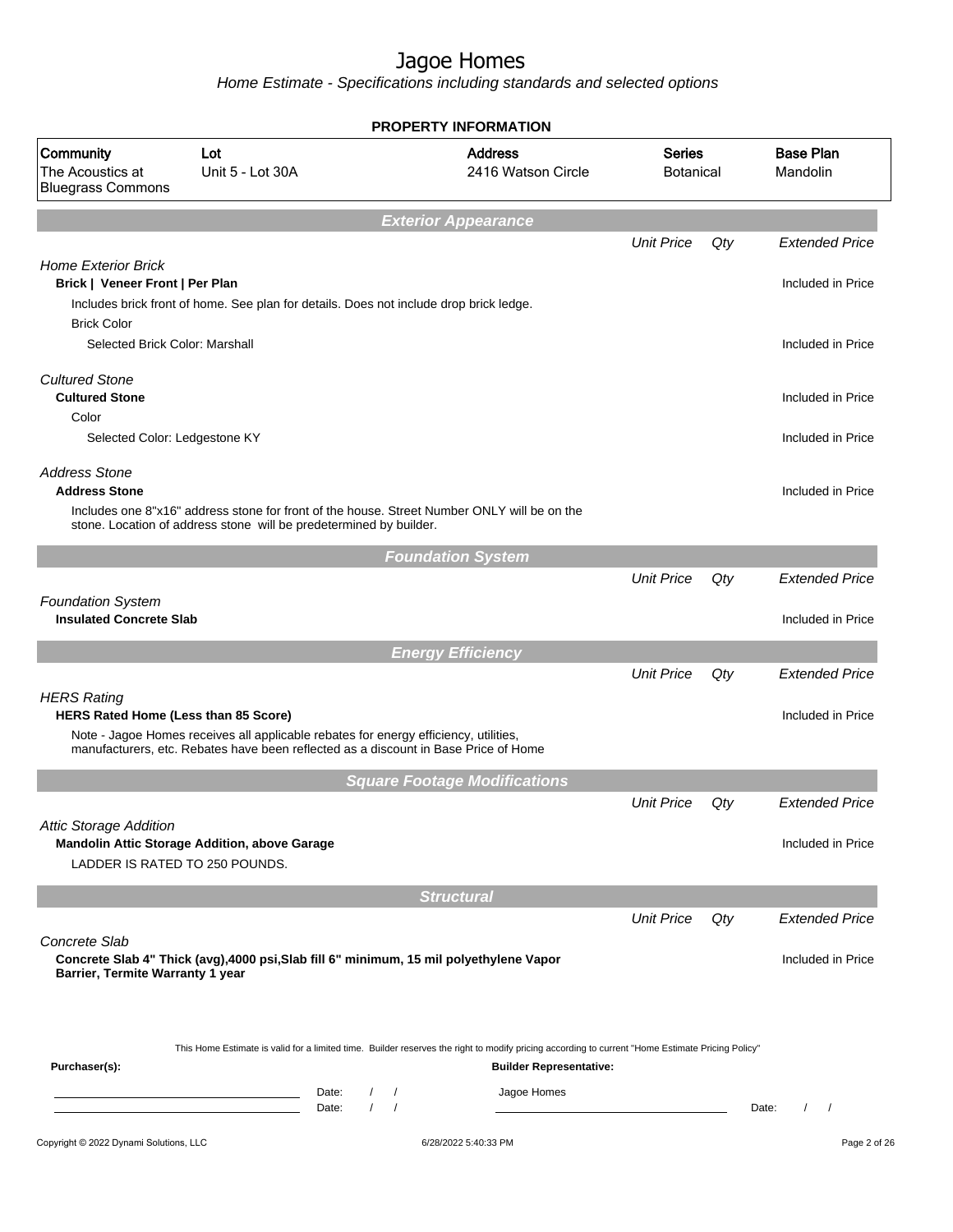Home Estimate - Specifications including standards and selected options

|                                                                                 | <b>PROPERTY INFORMATION</b>                                                                                                                                              |                                                                                                                                                  |                                   |     |                              |  |  |
|---------------------------------------------------------------------------------|--------------------------------------------------------------------------------------------------------------------------------------------------------------------------|--------------------------------------------------------------------------------------------------------------------------------------------------|-----------------------------------|-----|------------------------------|--|--|
| Community<br>The Acoustics at<br><b>Bluegrass Commons</b>                       | Lot<br>Unit 5 - Lot 30A                                                                                                                                                  | <b>Address</b><br>2416 Watson Circle                                                                                                             | <b>Series</b><br><b>Botanical</b> |     | <b>Base Plan</b><br>Mandolin |  |  |
|                                                                                 |                                                                                                                                                                          | <b>Structural</b>                                                                                                                                |                                   |     |                              |  |  |
|                                                                                 |                                                                                                                                                                          |                                                                                                                                                  | <b>Unit Price</b>                 | Qty | <b>Extended Price</b>        |  |  |
| <b>Foundation Block</b><br><b>Foundation Block Size 8"x8"x16"</b>               |                                                                                                                                                                          |                                                                                                                                                  |                                   |     | Included in Price            |  |  |
| <b>Foundation Drain</b><br><b>Foundation Drain - Gravel French Drain</b>        |                                                                                                                                                                          |                                                                                                                                                  |                                   |     | Included in Price            |  |  |
|                                                                                 |                                                                                                                                                                          | <b>Decks   Patios</b>                                                                                                                            |                                   |     |                              |  |  |
|                                                                                 |                                                                                                                                                                          |                                                                                                                                                  | <b>Unit Price</b>                 | Qty | <b>Extended Price</b>        |  |  |
| Screened Porch, per plan                                                        | Outside Retreat Concrete Patio or Covered Patio                                                                                                                          |                                                                                                                                                  |                                   |     | \$5,730.00                   |  |  |
| Outside Retreat Concrete Patio                                                  | 12' 8" Wide x 12' Deep Concrete Patio w/Step Down<br>Patio will not be Level with Covered Porch                                                                          |                                                                                                                                                  |                                   |     | \$765.00                     |  |  |
| Finish                                                                          |                                                                                                                                                                          |                                                                                                                                                  |                                   |     |                              |  |  |
| Selected Finish: Broom                                                          |                                                                                                                                                                          |                                                                                                                                                  |                                   |     | Included in Price            |  |  |
|                                                                                 |                                                                                                                                                                          | <b>Exterior Doors</b>                                                                                                                            |                                   |     |                              |  |  |
|                                                                                 |                                                                                                                                                                          |                                                                                                                                                  | <b>Unit Price</b>                 | Qty | <b>Extended Price</b>        |  |  |
| Front Entry Door                                                                | HD Smooth Steel 3/0 Painted Craftsman MHD-217-010-2 w/ 22x17 Clear Glass Insert<br>Consult with Design Coordinator for Glass Pattern, Door Handle, and Paint Selections. |                                                                                                                                                  |                                   |     | Included in Price            |  |  |
| Kitchen Door                                                                    | Vinyl 6/0 Sliding Door w/ NO Grilles, Screen Included<br>Vinyl 6/0 Sliding Door w/ NO Grilles and Screen                                                                 |                                                                                                                                                  |                                   |     | Included in Price            |  |  |
| Color                                                                           |                                                                                                                                                                          |                                                                                                                                                  |                                   |     |                              |  |  |
| Selected Color: White                                                           |                                                                                                                                                                          |                                                                                                                                                  |                                   |     | Included in Price            |  |  |
| 16' Craftsman Garage Overhead Door                                              | Insulated Carriage House Stamped 16x7 Garage Door<br>CHI 5251   Insulated Stamped Carriage House Steel   Includes Decorative Hardware                                    |                                                                                                                                                  |                                   |     | Included in Price            |  |  |
| Color<br>Selected Color: White                                                  |                                                                                                                                                                          |                                                                                                                                                  |                                   |     | Included in Price            |  |  |
| Garage-to-Home Door<br>2 Panel Square   Steel   3/0 x 6/8 Door<br>Smooth Finish |                                                                                                                                                                          |                                                                                                                                                  |                                   |     | \$0.00                       |  |  |
| <b>Primed for Paint</b>                                                         | Interior Door Paint Selection unless otherwise Specified                                                                                                                 |                                                                                                                                                  |                                   |     |                              |  |  |
|                                                                                 |                                                                                                                                                                          | This Home Estimate is valid for a limited time. Builder reserves the right to modify pricing according to current "Home Estimate Pricing Policy" |                                   |     |                              |  |  |
| Purchaser(s):                                                                   |                                                                                                                                                                          | <b>Builder Representative:</b>                                                                                                                   |                                   |     |                              |  |  |
|                                                                                 | Date:<br>Date:                                                                                                                                                           | Jagoe Homes                                                                                                                                      |                                   |     | Date:                        |  |  |

Copyright © 2022 Dynami Solutions, LLC <br>
G/28/2022 5:40:33 PM enterprise to the CO28/2022 5:40:33 PM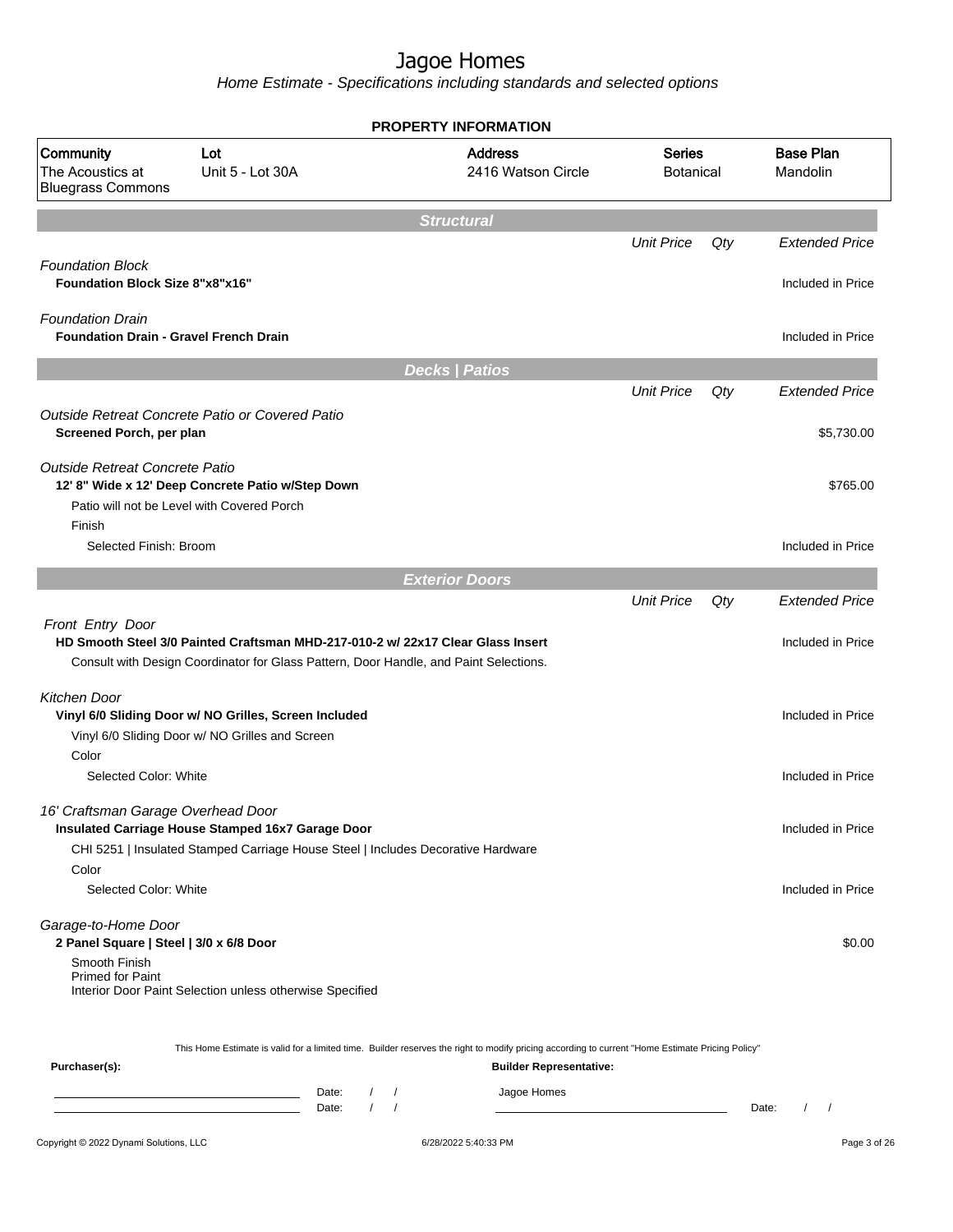| <b>PROPERTY INFORMATION</b>                                                                            |                                                                                                                                 |                                                                                                                                                                                   |                                   |     |                              |  |
|--------------------------------------------------------------------------------------------------------|---------------------------------------------------------------------------------------------------------------------------------|-----------------------------------------------------------------------------------------------------------------------------------------------------------------------------------|-----------------------------------|-----|------------------------------|--|
| Community<br>Lot<br><b>Address</b><br>The Acoustics at<br>Unit 5 - Lot 30A<br><b>Bluegrass Commons</b> |                                                                                                                                 | 2416 Watson Circle                                                                                                                                                                | <b>Series</b><br><b>Botanical</b> |     | <b>Base Plan</b><br>Mandolin |  |
|                                                                                                        |                                                                                                                                 | <b>Exterior Doors</b>                                                                                                                                                             |                                   |     |                              |  |
|                                                                                                        |                                                                                                                                 |                                                                                                                                                                                   | <b>Unit Price</b>                 | Qty | <b>Extended Price</b>        |  |
| Garage Door - Key Pad<br><b>Wireless Keypad for Garage Door</b>                                        | Includes Wireless Keypad for Garage Door                                                                                        |                                                                                                                                                                                   |                                   |     | \$140.00                     |  |
| Garage Door Opener<br>Garage Door Opener(s) with 2 Transmitters                                        |                                                                                                                                 |                                                                                                                                                                                   |                                   |     | Included in Price            |  |
|                                                                                                        |                                                                                                                                 | <b>Natural Lighting &amp; Ventilation</b>                                                                                                                                         |                                   |     |                              |  |
|                                                                                                        |                                                                                                                                 |                                                                                                                                                                                   | <b>Unit Price</b>                 | Qty | <b>Extended Price</b>        |  |
| <b>Entire Home Windows</b>                                                                             | Vinyl Low E Double Hung Window w/ GBG & Full Screen                                                                             | Vinyl Low E Double Hung Window w/ GBG & Full Screen. Grilles are between the glass.<br>Grille patterns will differ based on Home Series. Please confirm with New Home Consultant. |                                   |     | \$0.00                       |  |
| <b>Window Color</b>                                                                                    | Selected Window Color: White Exterior/White Interior                                                                            |                                                                                                                                                                                   |                                   |     | Included in Price            |  |
| <b>Entire Home Extended Jambs and Casing</b>                                                           | Extended Jambs and Casing (No Window Stool) Package for Windows<br>Includes extended jambs and casing on all additional windows |                                                                                                                                                                                   |                                   |     | Included in Price            |  |
|                                                                                                        |                                                                                                                                 | <b>Exterior Concrete</b>                                                                                                                                                          |                                   |     |                              |  |
|                                                                                                        |                                                                                                                                 |                                                                                                                                                                                   | <b>Unit Price</b>                 | Qty | <b>Extended Price</b>        |  |
| Driveway   Maximum Width                                                                               | Max 40% Property Frontage   Not to Exceed 30' at Right of Way                                                                   | Driveway will widen past property line to accommodate selections requiring additional width.                                                                                      |                                   |     | \$0.00                       |  |
| Driveway   Concrete<br>Driveway/Parking Per Plan, 3500 psi                                             |                                                                                                                                 |                                                                                                                                                                                   |                                   |     | Included in Price            |  |
| Finish<br>Selected Finish: Broom Finish                                                                |                                                                                                                                 |                                                                                                                                                                                   |                                   |     | Included in Price            |  |
| <b>Front Porch &amp; Sidewalk</b><br>Finish                                                            | Exterior Concrete - Front Porch & Sidewalk, 3500 psi                                                                            |                                                                                                                                                                                   |                                   |     | Included in Price            |  |
| Selected Finish: Broom Finish                                                                          |                                                                                                                                 |                                                                                                                                                                                   |                                   |     | Included in Price            |  |
| <b>City Sidewalk</b>                                                                                   | Exterior Concrete - City Sidewalk, 3500 psi, Broom Finish                                                                       |                                                                                                                                                                                   |                                   |     | Included in Price            |  |

|                                                                |       |  |  | This Home Estimate is valid for a limited time. Builder reserves the right to modify pricing according to current "Home Estimate Pricing Policy" |       |  |  |
|----------------------------------------------------------------|-------|--|--|--------------------------------------------------------------------------------------------------------------------------------------------------|-------|--|--|
| Purchaser(s):                                                  |       |  |  | <b>Builder Representative:</b>                                                                                                                   |       |  |  |
|                                                                | Date: |  |  | Jagoe Homes                                                                                                                                      |       |  |  |
|                                                                | Date: |  |  |                                                                                                                                                  | Date: |  |  |
|                                                                |       |  |  |                                                                                                                                                  |       |  |  |
| Copyright © 2022 Dynami Solutions, LLC<br>6/28/2022 5:40:33 PM |       |  |  | Page 4 of 26                                                                                                                                     |       |  |  |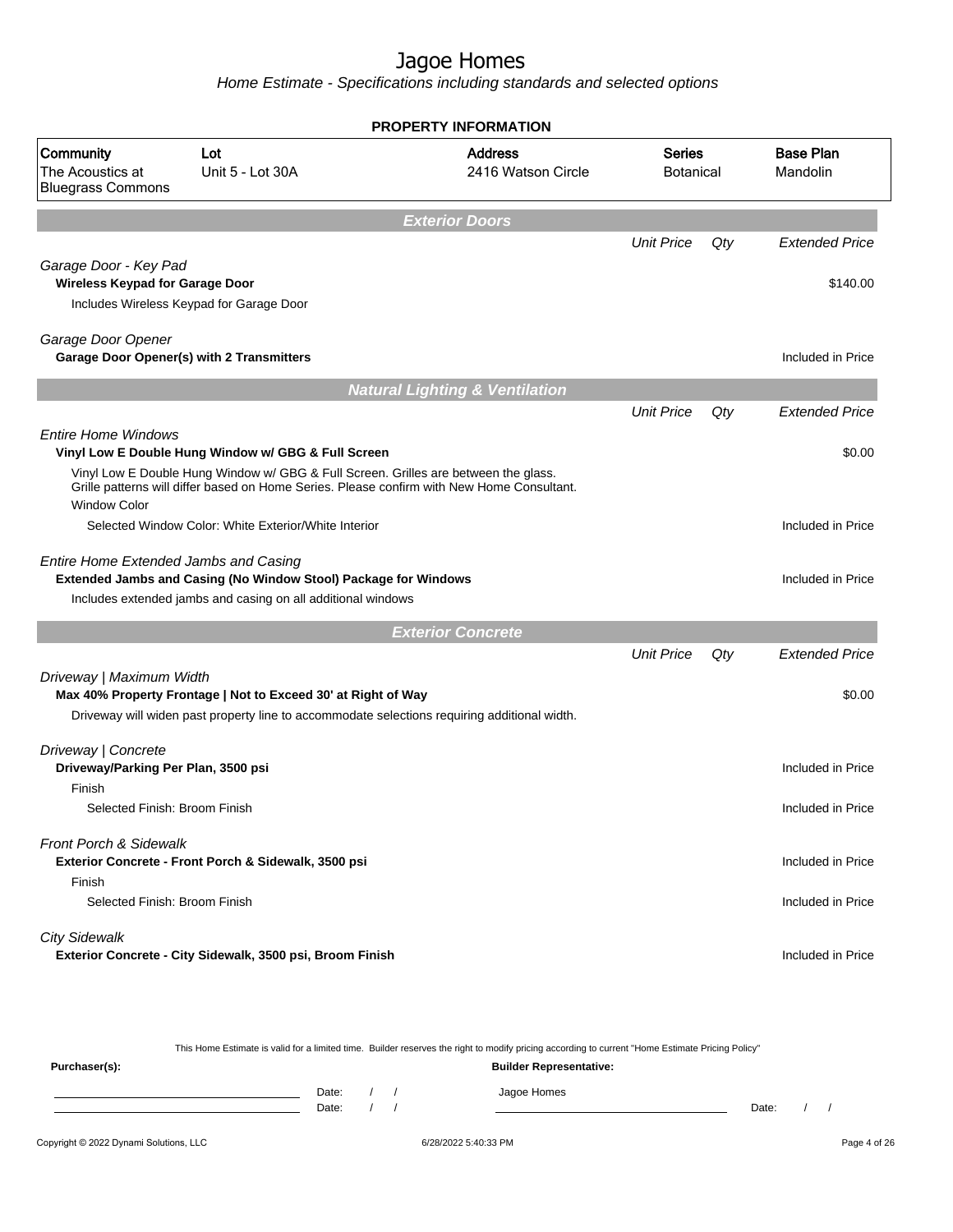Home Estimate - Specifications including standards and selected options

| PROPERTY INFORMATION                                                                 |                                                                                                                                                                       |                                      |                                   |     |                              |  |  |  |  |
|--------------------------------------------------------------------------------------|-----------------------------------------------------------------------------------------------------------------------------------------------------------------------|--------------------------------------|-----------------------------------|-----|------------------------------|--|--|--|--|
| Community<br>Lot<br>The Acoustics at<br>Unit 5 - Lot 30A<br><b>Bluegrass Commons</b> |                                                                                                                                                                       | <b>Address</b><br>2416 Watson Circle | <b>Series</b><br><b>Botanical</b> |     | <b>Base Plan</b><br>Mandolin |  |  |  |  |
| <b>Exterior Features</b>                                                             |                                                                                                                                                                       |                                      |                                   |     |                              |  |  |  |  |
|                                                                                      |                                                                                                                                                                       |                                      | <b>Unit Price</b>                 | Qty | <b>Extended Price</b>        |  |  |  |  |
| <b>Exterior Siding</b>                                                               | Exterior Portfolio - Double 4" Vinyl Siding                                                                                                                           |                                      |                                   |     | Included in Price            |  |  |  |  |
| Color                                                                                |                                                                                                                                                                       |                                      |                                   |     |                              |  |  |  |  |
| Selected Color: Greystone                                                            |                                                                                                                                                                       |                                      |                                   |     | Included in Price            |  |  |  |  |
| Exterior Bracket/Corbel<br>Exterior Bracket(s), Corbel(s) Painted                    |                                                                                                                                                                       |                                      |                                   |     | Included in Price            |  |  |  |  |
| Color                                                                                |                                                                                                                                                                       |                                      |                                   |     |                              |  |  |  |  |
|                                                                                      | Selected Color: SW7006 Extra White (White Coordinate)                                                                                                                 |                                      |                                   |     | Included in Price            |  |  |  |  |
| <b>Exterior Decorative Siding</b><br><b>Exterior Portfolio Perfection Shake</b>      |                                                                                                                                                                       |                                      |                                   |     | Included in Price            |  |  |  |  |
| Color                                                                                | Perfection shingles have a more finished appearance than a hand-split shake. They are<br>patterned from #1 Red Cedar and offer a cleaner and more uniform appearance. |                                      |                                   |     |                              |  |  |  |  |
| Selected Color: Driftwood                                                            |                                                                                                                                                                       |                                      |                                   |     | Included in Price            |  |  |  |  |
|                                                                                      |                                                                                                                                                                       |                                      |                                   |     |                              |  |  |  |  |
|                                                                                      | Exterior Vertical Board & Batten Decorative Siding                                                                                                                    |                                      |                                   |     |                              |  |  |  |  |
|                                                                                      | <b>Exterior Portfolio Vinyl Board and Batten</b>                                                                                                                      |                                      |                                   |     | Included in Price            |  |  |  |  |
| replicate real cedar.                                                                | Exterior Portfolio Vinyl Board and Batten features architecturally correct 10-inch boards that                                                                        |                                      |                                   |     |                              |  |  |  |  |
| Color                                                                                |                                                                                                                                                                       |                                      |                                   |     |                              |  |  |  |  |
| Selected Color: Greystone                                                            |                                                                                                                                                                       |                                      |                                   |     | Included in Price            |  |  |  |  |
| <b>Exterior Special Trim Areas</b><br>color selected.                                | Aluminum Wrapped Trim: Window Trim, Beams, Rake/Fascia, etc. Color will match Soffit                                                                                  |                                      |                                   |     | Included in Price            |  |  |  |  |
|                                                                                      | See plan for details. Color will match Soffit Color Selected.                                                                                                         |                                      |                                   |     |                              |  |  |  |  |
| Exterior Vinyl Corner Trim(s)                                                        |                                                                                                                                                                       |                                      |                                   |     |                              |  |  |  |  |
| <b>Vinyl Corner Trim(s)</b>                                                          |                                                                                                                                                                       |                                      |                                   |     | Included in Price            |  |  |  |  |
| Color                                                                                |                                                                                                                                                                       |                                      |                                   |     |                              |  |  |  |  |
| Selected Color: White                                                                |                                                                                                                                                                       |                                      |                                   |     | Included in Price            |  |  |  |  |
| Fascia                                                                               |                                                                                                                                                                       |                                      |                                   |     |                              |  |  |  |  |
| <b>Fascia Aluminum</b>                                                               |                                                                                                                                                                       |                                      |                                   |     | Included in Price            |  |  |  |  |
|                                                                                      | Color will match Soffit Color Selected                                                                                                                                |                                      |                                   |     |                              |  |  |  |  |

This Home Estimate is valid for a limited time. Builder reserves the right to modify pricing according to current "Home Estimate Pricing Policy"

**Purchaser(s): Builder Representative:** Date: / / Jagoe Homes<br>Date: / / Jagoe Homes Date: / / Date: / /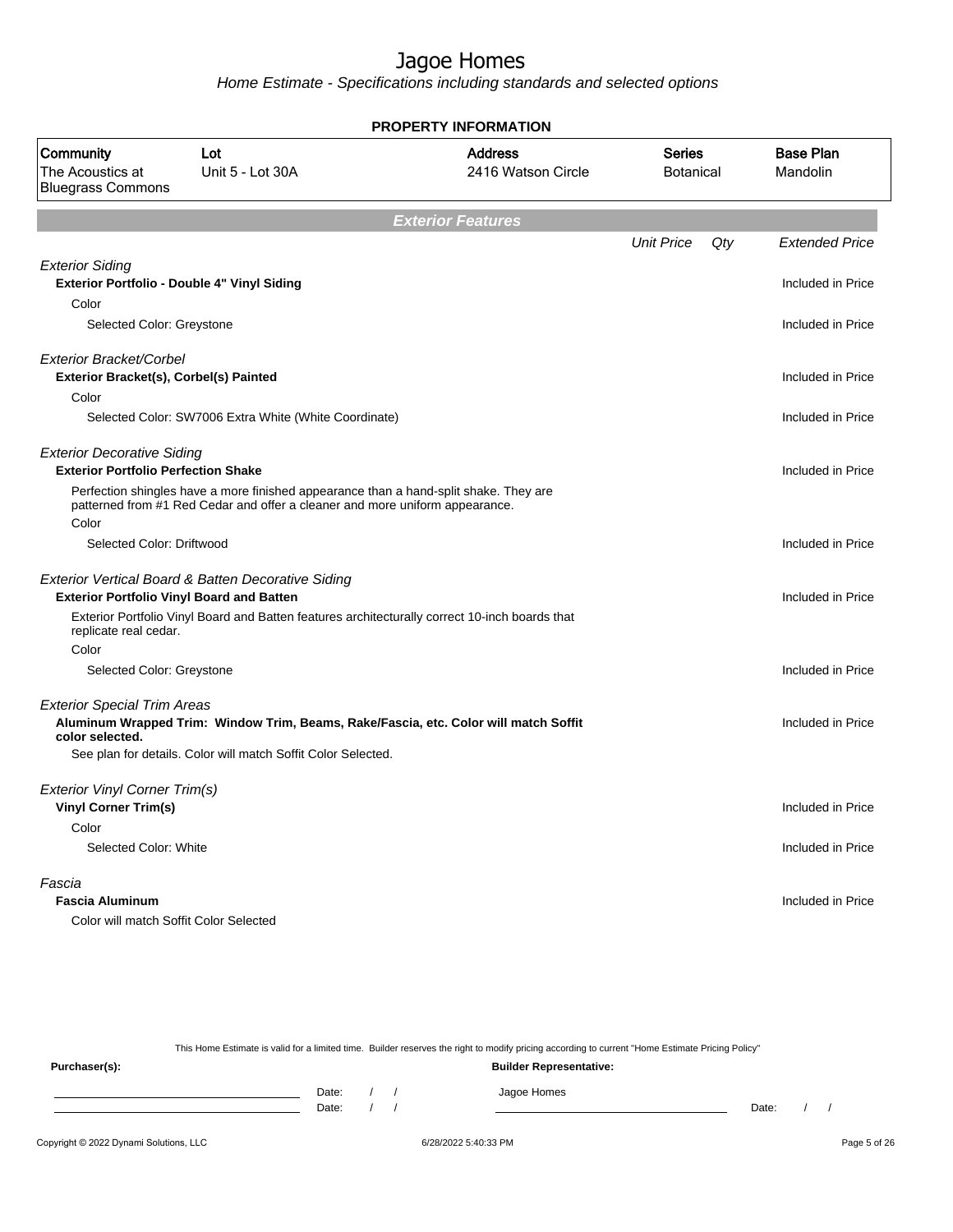Home Estimate - Specifications including standards and selected options

|                                                                          |                                                                 | <b>PROPERTY INFORMATION</b>                                                             |                                   |     |                              |
|--------------------------------------------------------------------------|-----------------------------------------------------------------|-----------------------------------------------------------------------------------------|-----------------------------------|-----|------------------------------|
| Community<br>The Acoustics at<br><b>Bluegrass Commons</b>                | Lot<br>Unit 5 - Lot 30A                                         | <b>Address</b><br>2416 Watson Circle                                                    | <b>Series</b><br><b>Botanical</b> |     | <b>Base Plan</b><br>Mandolin |
|                                                                          |                                                                 | <b>Exterior Features</b>                                                                |                                   |     |                              |
|                                                                          |                                                                 |                                                                                         | <b>Unit Price</b>                 | Qty | <b>Extended Price</b>        |
| Soffit<br><b>Soffit - Continuous Perforated Vinyl</b><br>Color           |                                                                 |                                                                                         |                                   |     | Included in Price            |
| Selected Color: White                                                    |                                                                 |                                                                                         |                                   |     | Included in Price            |
|                                                                          |                                                                 |                                                                                         |                                   |     |                              |
| Gutter<br><b>Gutters Aluminum 6"</b><br>Color                            |                                                                 |                                                                                         |                                   |     | Included in Price            |
| Selected Color: White                                                    |                                                                 |                                                                                         |                                   |     | Included in Price            |
| Splash Block<br>Splash Blocks 24" precast concrete                       |                                                                 |                                                                                         |                                   |     | Included in Price            |
| <b>Front Porch Post</b><br>details.                                      | 16" Square Tapered Smooth Painted Column on Cultured Stone Pier | Column paint and cultured stone to be selected. Placement predetermined. Check plan for |                                   |     | Included in Price            |
| Color                                                                    |                                                                 |                                                                                         |                                   |     |                              |
| Selected Color: SW7006 Extra White                                       |                                                                 |                                                                                         |                                   |     | Included in Price            |
| Flashing<br><b>Flashing see Plan Detail</b>                              |                                                                 |                                                                                         |                                   |     | Included in Price            |
| <b>Exterior Mailbox</b><br><b>Centralized Mailbox - Cluster Box Unit</b> |                                                                 |                                                                                         |                                   |     | \$0.00                       |
|                                                                          |                                                                 | <b>Roofing</b>                                                                          |                                   |     |                              |
|                                                                          |                                                                 |                                                                                         | <b>Unit Price</b>                 | Qty | <b>Extended Price</b>        |
| <b>Roof Felt</b>                                                         | Synthetic Underlayment or Felt, Aluminum Drip Edge              |                                                                                         |                                   |     | Included in Price            |
| <b>Roof Shingles</b><br>30 Year GAF Dimensional Roof Shingles            |                                                                 |                                                                                         |                                   |     | Included in Price            |
| Roofing Color<br>Selected Roofing Color: Charcoal                        |                                                                 |                                                                                         |                                   |     | Included in Price            |
| Roof Valley Material<br>Ice and Water Shield or Equivalent               |                                                                 |                                                                                         |                                   |     | Included in Price            |

This Home Estimate is valid for a limited time. Builder reserves the right to modify pricing according to current "Home Estimate Pricing Policy" **Purchaser(s): Builder Representative:** Date: / / Jagoe Homes<br>Date: / / Jagoe Homes Date: / / Date: / /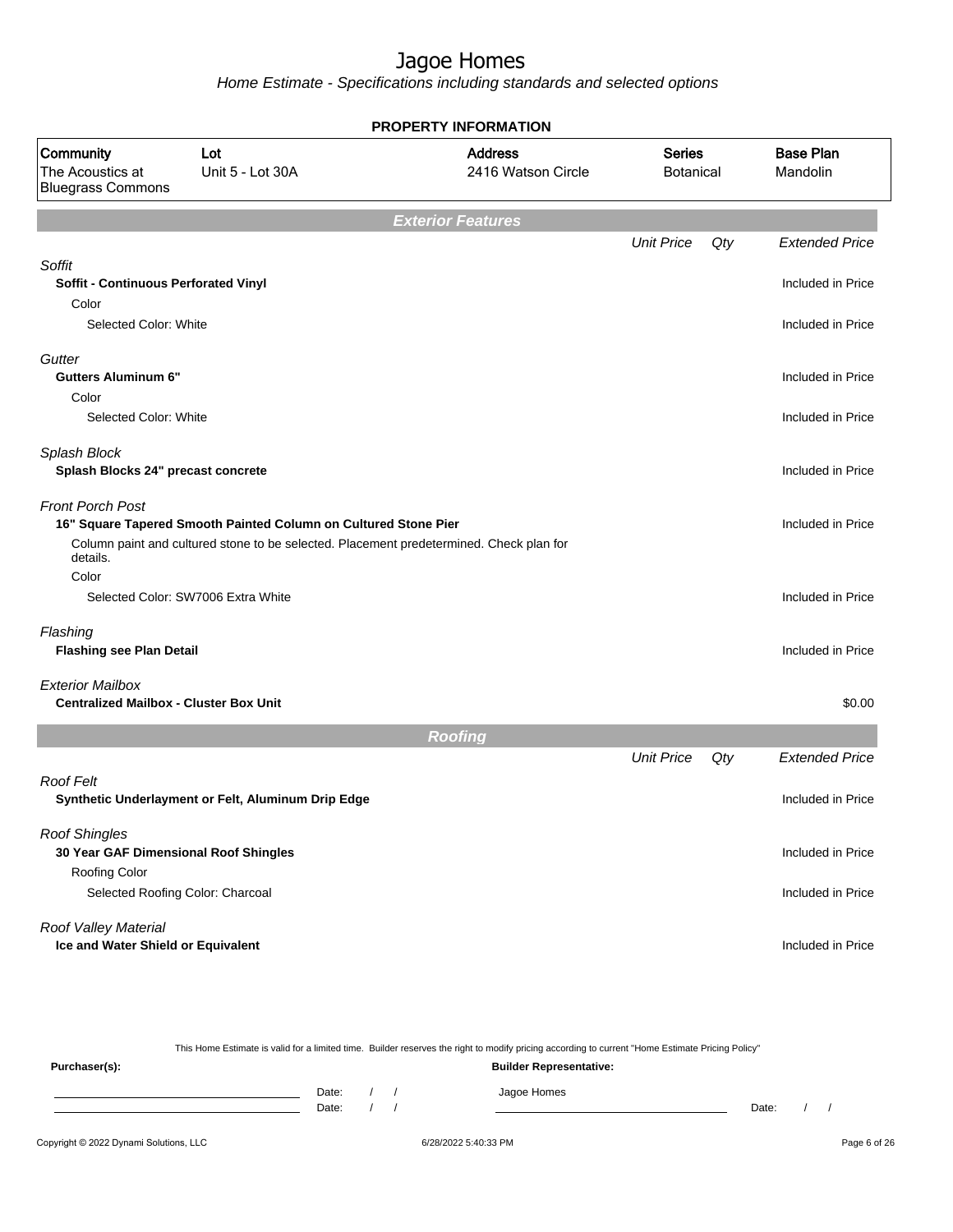Home Estimate - Specifications including standards and selected options

|                                                           |                                                                                                    | <b>PROPERTY INFORMATION</b>          |                                   |     |                              |
|-----------------------------------------------------------|----------------------------------------------------------------------------------------------------|--------------------------------------|-----------------------------------|-----|------------------------------|
| Community<br>The Acoustics at<br><b>Bluegrass Commons</b> | Lot<br>Unit 5 - Lot 30A                                                                            | <b>Address</b><br>2416 Watson Circle | <b>Series</b><br><b>Botanical</b> |     | <b>Base Plan</b><br>Mandolin |
|                                                           |                                                                                                    | <b>Roofing</b>                       |                                   |     |                              |
|                                                           |                                                                                                    |                                      | <b>Unit Price</b>                 | Qty | <b>Extended Price</b>        |
| Roof Flashing<br>Roof Flashing- required by design        |                                                                                                    |                                      |                                   |     | Included in Price            |
|                                                           |                                                                                                    | <b>Insulation</b>                    |                                   |     |                              |
|                                                           |                                                                                                    |                                      | <b>Unit Price</b>                 | Qty | <b>Extended Price</b>        |
| <b>Entire Home Foundation Insulation</b>                  | Foundation Perimeter 1"x24" Styrofoam R5.0                                                         |                                      |                                   |     | Included in Price            |
| Living Area Wall Insulation                               | Living Area Walls R15 Fiberglass Blown-In &/or Batt Wall System                                    |                                      |                                   |     | Included in Price            |
| Living Area Ceiling Insulation                            | Living Area Flat Ceiling R38 (Average) Blown-In Fiberglass                                         |                                      |                                   |     | Included in Price            |
| Garage Insulation                                         | Insulation for Two-Car Garage Walls & Ceiling<br>Includes R11 Insulation in Walls & R19 in Ceiling |                                      |                                   |     | Included in Price            |
|                                                           |                                                                                                    | <b>Drywall   Paint Finishes</b>      |                                   |     |                              |
|                                                           |                                                                                                    |                                      | <b>Unit Price</b>                 | Qty | <b>Extended Price</b>        |
| Entire Home   Drywall Finish                              | 1/2" Drywall   Finished, Primed, & Painted Smooth                                                  |                                      |                                   |     | Included in Price            |
| Entire Home   Home Ceiling Finish                         | Drywall   Home Finished Smooth   Garage Textured                                                   |                                      |                                   |     | \$2,260.00                   |
| Paint                                                     | Home   1/2in Structural or 5/8in Drywall   Finished Smooth   ProMar Interior Latex Ceiling         |                                      |                                   |     |                              |
| Garage Textured   White<br>Color                          |                                                                                                    |                                      |                                   |     |                              |
|                                                           | Selected Color: SW7015 Repose Gray                                                                 |                                      |                                   |     | Included in Price            |
| Garage   Drywall Finish<br>Two Car Garage   Paint         |                                                                                                    |                                      |                                   |     | Included in Price            |
|                                                           | Entire Home Paint Color used unless otherwise specified under Additional Paint Color               |                                      |                                   |     |                              |
| <b>Mechanical Storage</b><br><b>Unfinished Drywall</b>    |                                                                                                    |                                      |                                   |     | Included in Price            |

This Home Estimate is valid for a limited time. Builder reserves the right to modify pricing according to current "Home Estimate Pricing Policy" **Purchaser(s): Builder Representative:**

| Date: |  | Jagoe Homes |       |  |
|-------|--|-------------|-------|--|
| Date: |  |             | Date: |  |
|       |  |             |       |  |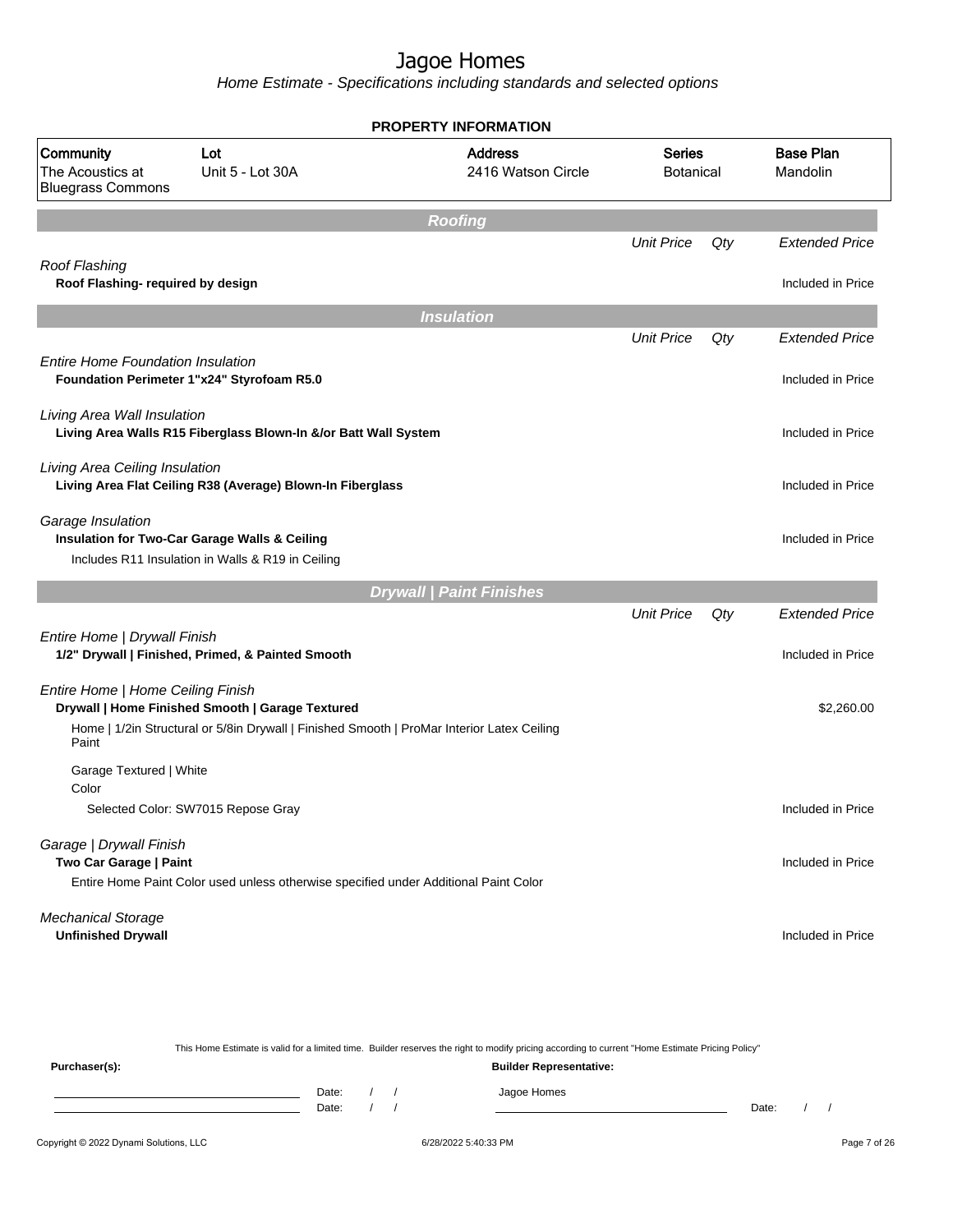Home Estimate - Specifications including standards and selected options

|                                                                                             | PROPERTY INFORMATION                                                                      |                                                       |                   |                  |                              |  |  |  |
|---------------------------------------------------------------------------------------------|-------------------------------------------------------------------------------------------|-------------------------------------------------------|-------------------|------------------|------------------------------|--|--|--|
| <b>Community</b><br>Lot<br>The Acoustics at<br>Unit 5 - Lot 30A<br><b>Bluegrass Commons</b> |                                                                                           | <b>Address</b><br><b>Series</b><br>2416 Watson Circle |                   | <b>Botanical</b> | <b>Base Plan</b><br>Mandolin |  |  |  |
|                                                                                             |                                                                                           | <b>Drywall   Paint Finishes</b>                       |                   |                  |                              |  |  |  |
|                                                                                             |                                                                                           |                                                       | <b>Unit Price</b> | Qty              | <b>Extended Price</b>        |  |  |  |
| Entire Home   Interior Wall Paint<br><b>Sherwin Williams Duration Latex</b>                 |                                                                                           |                                                       |                   |                  | Included in Price            |  |  |  |
| Color                                                                                       |                                                                                           |                                                       |                   |                  |                              |  |  |  |
|                                                                                             | Selected Color: SW7015 Repose Gray                                                        |                                                       |                   |                  | Included in Price            |  |  |  |
| Sheen                                                                                       |                                                                                           |                                                       |                   |                  |                              |  |  |  |
| Selected Sheen: Flat                                                                        |                                                                                           |                                                       |                   |                  | Included in Price            |  |  |  |
| Entire Home   Trim & Interior Door Paint                                                    |                                                                                           |                                                       |                   |                  |                              |  |  |  |
|                                                                                             | Trim & Door   Sherwin Williams ProClassic Waterborne Acrylic   Semi-Gloss                 |                                                       |                   |                  | Included in Price            |  |  |  |
| Color                                                                                       |                                                                                           |                                                       |                   |                  |                              |  |  |  |
|                                                                                             | Selected Color: SW7006 Extra White                                                        |                                                       |                   |                  | Included in Price            |  |  |  |
| Exterior Door   Paint Color                                                                 |                                                                                           |                                                       |                   |                  |                              |  |  |  |
| <b>Exterior Door Color   Latex</b>                                                          |                                                                                           |                                                       |                   |                  | Included in Price            |  |  |  |
| painted Interior Trim Color.                                                                | Paint color for all HINGED Exterior Doors, Including Front Door. Interior of door will be |                                                       |                   |                  |                              |  |  |  |
| Color                                                                                       | Color Requests outside of Available Personal Options will be subject to approval.         |                                                       |                   |                  |                              |  |  |  |
|                                                                                             | Selected Color: SW7006 Extra White                                                        |                                                       |                   |                  | Included in Price            |  |  |  |
|                                                                                             |                                                                                           | <b>Interior Trim / Doors</b>                          |                   |                  |                              |  |  |  |
|                                                                                             |                                                                                           |                                                       | <b>Unit Price</b> | Qty              | <b>Extended Price</b>        |  |  |  |
| Entire Home   Trim Package                                                                  |                                                                                           |                                                       |                   |                  |                              |  |  |  |
| <b>Flat Trim Package</b>                                                                    |                                                                                           |                                                       |                   |                  | Included in Price            |  |  |  |
|                                                                                             | Door & Window Casing: 3 1/2" 1015M   Base: 4 1/4"                                         |                                                       |                   |                  |                              |  |  |  |
|                                                                                             | Base installed in Finished Living Areas Only                                              |                                                       |                   |                  |                              |  |  |  |
| Entire Home   Door & Window Casing                                                          |                                                                                           |                                                       |                   |                  |                              |  |  |  |
|                                                                                             | Flat Trim Package   Door & Window Casing 3 1/2" 1015M   Global                            |                                                       |                   |                  | \$0.00                       |  |  |  |
|                                                                                             | Entire Home   Baseboard   Finished Spaces Only                                            |                                                       |                   |                  |                              |  |  |  |
|                                                                                             | Flat Trim Package   Baseboard   4 1/4" Flat Trim Ultralite                                |                                                       |                   |                  | \$0.00                       |  |  |  |
| Entire Home   Interior Doors                                                                |                                                                                           |                                                       |                   |                  |                              |  |  |  |
| 2 Panel Square   Hollow Core   6/8                                                          |                                                                                           |                                                       |                   |                  | \$0.00                       |  |  |  |
| Smooth Finish                                                                               |                                                                                           |                                                       |                   |                  |                              |  |  |  |
| <b>Primed for Paint</b>                                                                     |                                                                                           |                                                       |                   |                  |                              |  |  |  |

This Home Estimate is valid for a limited time. Builder reserves the right to modify pricing according to current "Home Estimate Pricing Policy"

| Purchaser(s): |                |  | <b>Builder Representative:</b> |       |  |
|---------------|----------------|--|--------------------------------|-------|--|
|               | Date:<br>Date: |  | Jagoe Homes                    | Date: |  |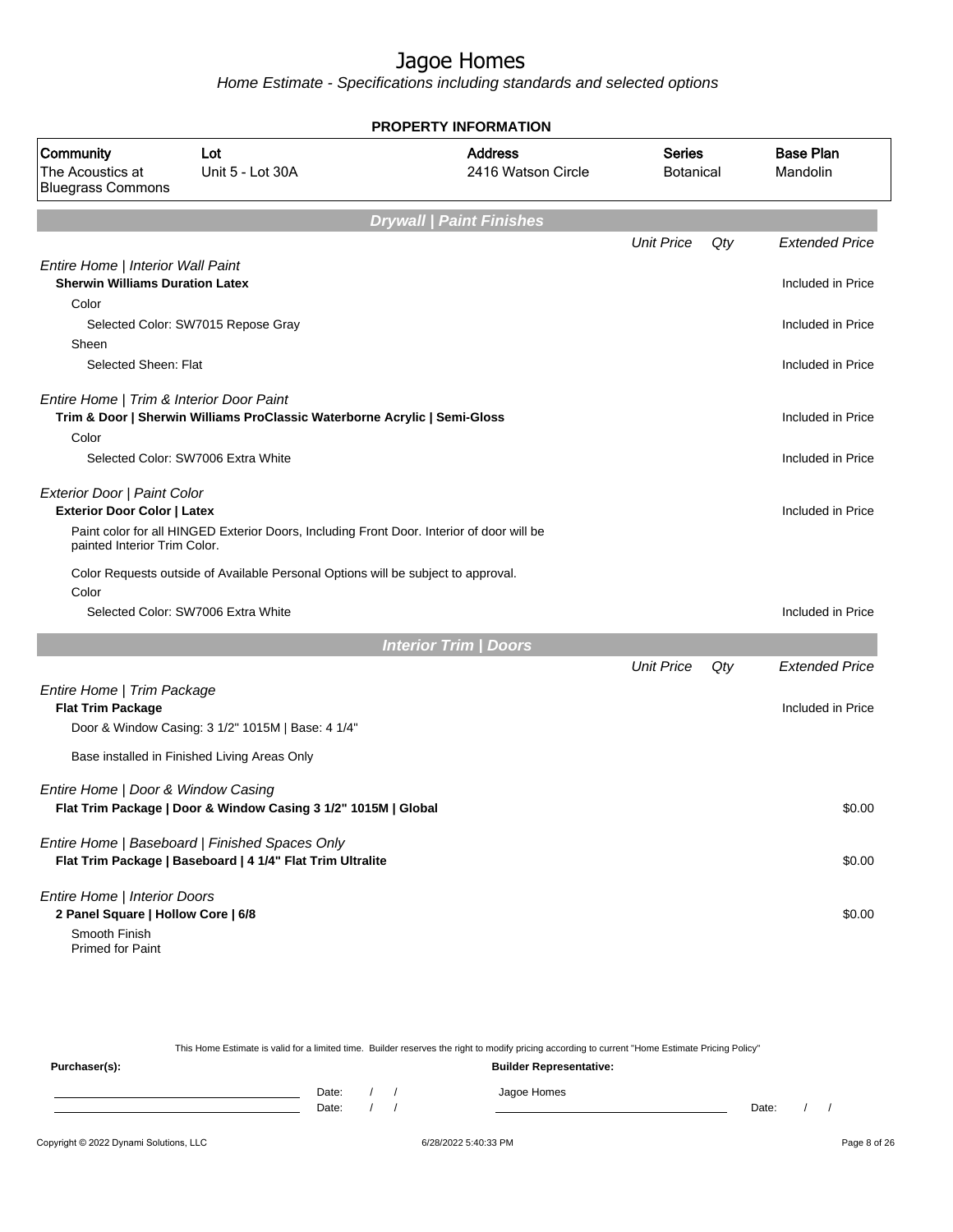Home Estimate - Specifications including standards and selected options

|                                                              |                                                                                        | <b>PROPERTY INFORMATION</b>                                                                   |                                   |     |                              |
|--------------------------------------------------------------|----------------------------------------------------------------------------------------|-----------------------------------------------------------------------------------------------|-----------------------------------|-----|------------------------------|
| Community<br>The Acoustics at<br><b>Bluegrass Commons</b>    | Lot<br>Unit 5 - Lot 30A                                                                | <b>Address</b><br>2416 Watson Circle                                                          | <b>Series</b><br><b>Botanical</b> |     | <b>Base Plan</b><br>Mandolin |
|                                                              |                                                                                        | <b>Door Hardware</b>                                                                          |                                   |     |                              |
|                                                              |                                                                                        |                                                                                               | <b>Unit Price</b>                 | Qty | <b>Extended Price</b>        |
| <b>Front Door Handleset</b>                                  | Kwikset   Amador Handleset   Exterior Trim Kit Included                                |                                                                                               |                                   |     | \$150.00                     |
| and Hinges of Front Door.                                    | Includes (1) Exterior Handleset and (1) Interior Door Hardware, to match Exterior Door | Hardware Selection Style. Finish selection will be indicated below for Interior Door Hardware |                                   |     |                              |
| Front Door Handle Set Finish                                 |                                                                                        |                                                                                               |                                   |     |                              |
|                                                              | Selected Front Door Handle Set Finish: Matte Black                                     |                                                                                               |                                   |     | Included in Price            |
| Hinge & Interior Hardware Finish                             |                                                                                        |                                                                                               |                                   |     |                              |
|                                                              | Selected Hinge & Interior Hardware Finish: Match Exterior Handleset - Matte Black      |                                                                                               |                                   |     | Included in Price            |
| <b>Home Exterior Door Hardware</b><br>Kwikset   Ladera Lever |                                                                                        |                                                                                               |                                   |     | \$60.00                      |
| Finish                                                       | Hinged Patio or Service Door selected in the HE.                                       | Includes Front Door (if Front Door Handleset is not selected) Garage to Home Door and any     |                                   |     |                              |
| Selected Finish: Matte Black                                 |                                                                                        |                                                                                               |                                   |     | Included in Price            |
|                                                              |                                                                                        |                                                                                               |                                   |     |                              |
| <b>Entire Home Interior Door Locks</b>                       |                                                                                        |                                                                                               |                                   |     |                              |
| Kwikset   Ladera Lever                                       |                                                                                        |                                                                                               |                                   |     | \$220.00                     |
| Includes all Interior Doors                                  |                                                                                        |                                                                                               |                                   |     |                              |
| Finish                                                       |                                                                                        |                                                                                               |                                   |     |                              |
| Selected Finish: Matte Black                                 |                                                                                        |                                                                                               |                                   |     | Included in Price            |
| Door Stops                                                   |                                                                                        |                                                                                               |                                   |     |                              |
| Hardware-Spring & Hinge Door Stops                           |                                                                                        |                                                                                               |                                   |     | Included in Price            |
|                                                              |                                                                                        | <b>Cabinets</b>                                                                               |                                   |     |                              |
|                                                              |                                                                                        |                                                                                               | <b>Unit Price</b>                 | Qty | <b>Extended Price</b>        |
| Kitchen Cabinet Design Options                               |                                                                                        |                                                                                               |                                   |     |                              |
|                                                              | 42" Straight Lay Wall Cabinets w/ Crown Molding                                        |                                                                                               |                                   |     | \$300.00                     |
| <b>Kitchen Cabinets</b>                                      |                                                                                        |                                                                                               |                                   |     |                              |
|                                                              | <b>Brellin Full Overlay Purestyle Laminate</b>                                         |                                                                                               |                                   |     | Included in Price            |
| Full Overlay Shaker Door                                     |                                                                                        |                                                                                               |                                   |     |                              |
| Finish                                                       |                                                                                        |                                                                                               |                                   |     |                              |
| Selected Finish: White                                       |                                                                                        |                                                                                               |                                   |     | Included in Price            |
|                                                              |                                                                                        |                                                                                               |                                   |     |                              |
|                                                              |                                                                                        |                                                                                               |                                   |     |                              |

This Home Estimate is valid for a limited time. Builder reserves the right to modify pricing according to current "Home Estimate Pricing Policy" **Purchaser(s): Builder Representative:** Date: / / Jagoe Homes<br>Date: / / Jagoe Homes Date: / / **Date: / / 2006** Date: / / / Date: / / /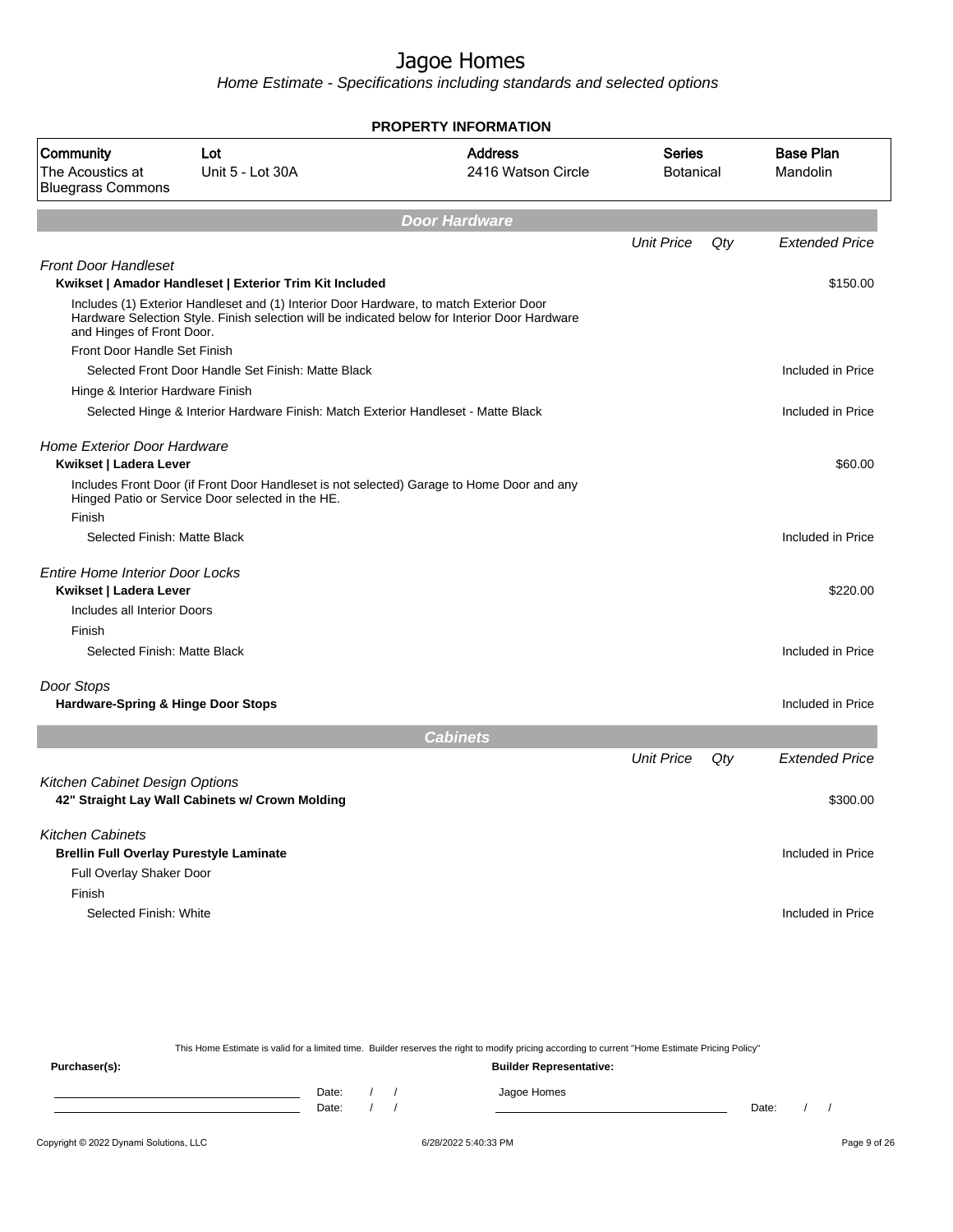Home Estimate - Specifications including standards and selected options

| <b>PROPERTY INFORMATION</b>                                                   |                                         |                                      |                                   |     |                              |  |
|-------------------------------------------------------------------------------|-----------------------------------------|--------------------------------------|-----------------------------------|-----|------------------------------|--|
| Community<br>The Acoustics at<br><b>Bluegrass Commons</b>                     | Lot<br>Unit 5 - Lot 30A                 | <b>Address</b><br>2416 Watson Circle | <b>Series</b><br><b>Botanical</b> |     | <b>Base Plan</b><br>Mandolin |  |
|                                                                               |                                         | <b>Cabinets</b>                      |                                   |     |                              |  |
|                                                                               |                                         |                                      | <b>Unit Price</b>                 | Qty | <b>Extended Price</b>        |  |
| <b>Owners Bath Cabinets</b><br><b>Brellin Full Overlay Purestyle Laminate</b> |                                         |                                      |                                   |     | Included in Price            |  |
| Finish<br>Selected Finish: White                                              |                                         |                                      |                                   |     | Included in Price            |  |
| Vanity Height                                                                 |                                         |                                      |                                   |     |                              |  |
|                                                                               | Selected Vanity Height: Raised - 35"    |                                      |                                   |     | \$70.00                      |  |
| <b>Bath 2 Cabinets</b><br><b>Brellin Full Overlay Purestyle Laminate</b>      |                                         |                                      |                                   |     | Included in Price            |  |
| Finish<br>Selected Finish: White                                              |                                         |                                      |                                   |     | Included in Price            |  |
| Vanity Height                                                                 | Selected Vanity Height: Raised - 35"    |                                      |                                   |     | \$70.00                      |  |
|                                                                               |                                         | <b>Cabinet Hardware</b>              |                                   |     |                              |  |
|                                                                               |                                         |                                      | <b>Unit Price</b>                 | Qty | <b>Extended Price</b>        |  |
| <b>Kitchen Cabinet Hardware</b><br><b>Rosalynn Collection</b>                 |                                         |                                      |                                   |     | \$0.00                       |  |
| <b>Cabinet Door Hardware</b>                                                  |                                         |                                      |                                   |     |                              |  |
|                                                                               | Selected Cabinet Door Hardware: 192mm   |                                      |                                   |     | Included in Price            |  |
| <b>Cabinet Drawer Hardware</b>                                                | Selected Cabinet Drawer Hardware: 128mm |                                      |                                   |     | Included in Price            |  |
| Finish                                                                        |                                         |                                      |                                   |     |                              |  |
| Selected Finish: Matte Black                                                  |                                         |                                      |                                   |     | Included in Price            |  |
| <b>Owners Bath Cabinet Hardware</b><br><b>Rosalynn Collection</b>             |                                         |                                      |                                   |     | \$0.00                       |  |
| Cabinet Door Hardware                                                         | Selected Cabinet Door Hardware: 192mm   |                                      |                                   |     | Included in Price            |  |
| <b>Cabinet Drawer Hardware</b>                                                |                                         |                                      |                                   |     |                              |  |
| Finish                                                                        | Selected Cabinet Drawer Hardware: 128mm |                                      |                                   |     | Included in Price            |  |
| Selected Finish: Matte Black                                                  |                                         |                                      |                                   |     | Included in Price            |  |
| <b>Bath 2 Cabinet Hardware</b>                                                |                                         |                                      |                                   |     |                              |  |
| <b>Rosalynn Collection</b>                                                    |                                         |                                      |                                   |     | \$0.00                       |  |
| <b>Cabinet Door Hardware</b>                                                  |                                         |                                      |                                   |     |                              |  |
|                                                                               | Selected Cabinet Door Hardware: 128mm   |                                      |                                   |     | Included in Price            |  |

This Home Estimate is valid for a limited time. Builder reserves the right to modify pricing according to current "Home Estimate Pricing Policy"

| Purchaser(s): |                |  | <b>Builder Representative:</b> |       |  |
|---------------|----------------|--|--------------------------------|-------|--|
|               | Date:<br>Date: |  | Jagoe Homes                    | Date: |  |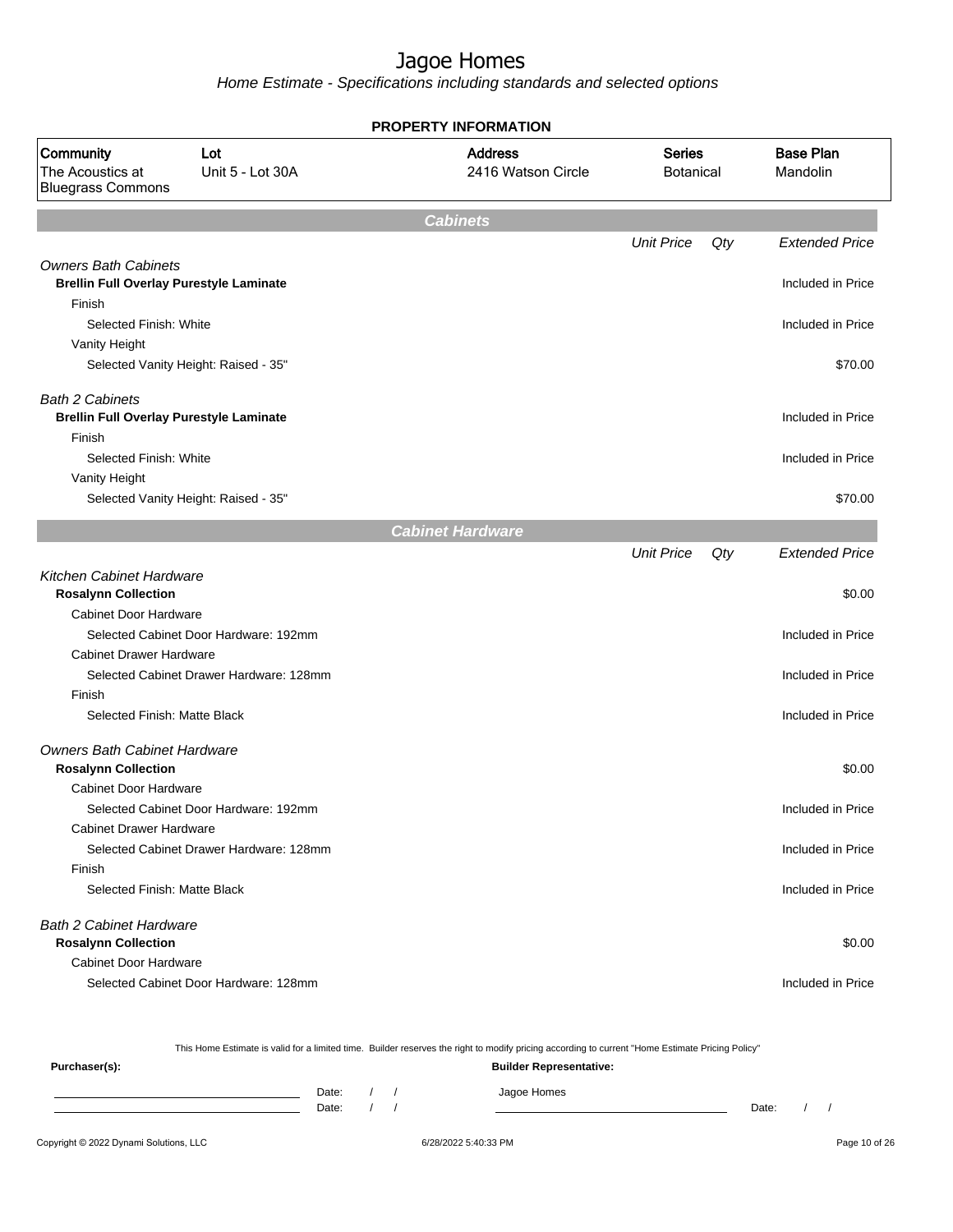Home Estimate - Specifications including standards and selected options

|                                                           |                                                                                                                                                                                                                                                                                       | <b>PROPERTY INFORMATION</b>                                                                         |                                   |     |                              |
|-----------------------------------------------------------|---------------------------------------------------------------------------------------------------------------------------------------------------------------------------------------------------------------------------------------------------------------------------------------|-----------------------------------------------------------------------------------------------------|-----------------------------------|-----|------------------------------|
| Community<br>The Acoustics at<br><b>Bluegrass Commons</b> | Lot<br>Unit 5 - Lot 30A                                                                                                                                                                                                                                                               | <b>Address</b><br>2416 Watson Circle                                                                | <b>Series</b><br><b>Botanical</b> |     | <b>Base Plan</b><br>Mandolin |
|                                                           |                                                                                                                                                                                                                                                                                       | <b>Cabinet Hardware</b>                                                                             |                                   |     |                              |
| <b>Bath 2 Cabinet Hardware</b>                            |                                                                                                                                                                                                                                                                                       |                                                                                                     | <b>Unit Price</b>                 | Qty | <b>Extended Price</b>        |
| <b>Cabinet Drawer Hardware</b>                            |                                                                                                                                                                                                                                                                                       |                                                                                                     |                                   |     |                              |
|                                                           | Selected Cabinet Drawer Hardware: 96mm                                                                                                                                                                                                                                                |                                                                                                     |                                   |     | Included in Price            |
| Finish                                                    |                                                                                                                                                                                                                                                                                       |                                                                                                     |                                   |     |                              |
| Selected Finish: Matte Black                              |                                                                                                                                                                                                                                                                                       |                                                                                                     |                                   |     | Included in Price            |
|                                                           |                                                                                                                                                                                                                                                                                       | <b>Countertops   Backsplashes</b>                                                                   |                                   |     |                              |
|                                                           |                                                                                                                                                                                                                                                                                       |                                                                                                     | <b>Unit Price</b>                 | Qty | <b>Extended Price</b>        |
| Kitchen   Countertops                                     |                                                                                                                                                                                                                                                                                       |                                                                                                     |                                   |     |                              |
| Granite   3cm Class I                                     |                                                                                                                                                                                                                                                                                       |                                                                                                     |                                   |     | \$2,410.00                   |
|                                                           | Includes Stainless Steel Undermount Double Bowl Sink and 4 in Granite splash. Included<br>splash will be removed if decorative backsplash is selected.                                                                                                                                |                                                                                                     |                                   |     |                              |
|                                                           | Granite is not seamless and seams will be visible and can be felt.<br>Colors could vary from samples due to the nature of natural stone.                                                                                                                                              |                                                                                                     |                                   |     |                              |
| Color                                                     |                                                                                                                                                                                                                                                                                       |                                                                                                     |                                   |     |                              |
| Selected Color: Caledonia                                 |                                                                                                                                                                                                                                                                                       |                                                                                                     |                                   |     | Included in Price            |
| Edge Profile                                              |                                                                                                                                                                                                                                                                                       |                                                                                                     |                                   |     |                              |
|                                                           | Selected Edge Profile: Pencil Edge Top & Bottom                                                                                                                                                                                                                                       |                                                                                                     |                                   |     | Included in Price            |
| Kitchen   Backsplash<br><b>Mythology</b>                  |                                                                                                                                                                                                                                                                                       |                                                                                                     |                                   |     | \$930.00                     |
| the Mediterranean islands.                                | Experience Mediterranean essence with the Mythology™ collection - featuring<br>natural earth tones and textures with handmade look punches<br>are the foundation of Mythology™. With curvaceous 6-inch arabesque shapes & Picket<br>Mosaic options, embody the warmth and serenity of | styles and characteristics sure to stir your soul. As dramatic as it is chic in the detailing; rich |                                   |     |                              |
| Ceramic                                                   |                                                                                                                                                                                                                                                                                       |                                                                                                     |                                   |     |                              |
|                                                           | Selected Ceramic: Mythology Arabesque Santorini MY90                                                                                                                                                                                                                                  |                                                                                                     |                                   |     | Included in Price            |
| Ceramic Direction                                         |                                                                                                                                                                                                                                                                                       |                                                                                                     |                                   |     |                              |
|                                                           | Selected Ceramic Direction: N/A with Arabesque                                                                                                                                                                                                                                        |                                                                                                     |                                   |     | Included in Price            |
| <b>Grout Color</b>                                        |                                                                                                                                                                                                                                                                                       |                                                                                                     |                                   |     |                              |
| Selected Grout Color: 02 Pewter                           |                                                                                                                                                                                                                                                                                       |                                                                                                     |                                   |     | Included in Price            |
| Trim                                                      |                                                                                                                                                                                                                                                                                       |                                                                                                     |                                   |     |                              |
| Selected Trim: Brushed Graphite                           |                                                                                                                                                                                                                                                                                       |                                                                                                     |                                   |     | Included in Price            |

This Home Estimate is valid for a limited time. Builder reserves the right to modify pricing according to current "Home Estimate Pricing Policy"

**Purchaser(s): Builder Representative:** Date: / / Jagoe Homes<br>Date: / / Jagoe Homes Date: / / **Date: / / 2006** Date: / / / Date: / / /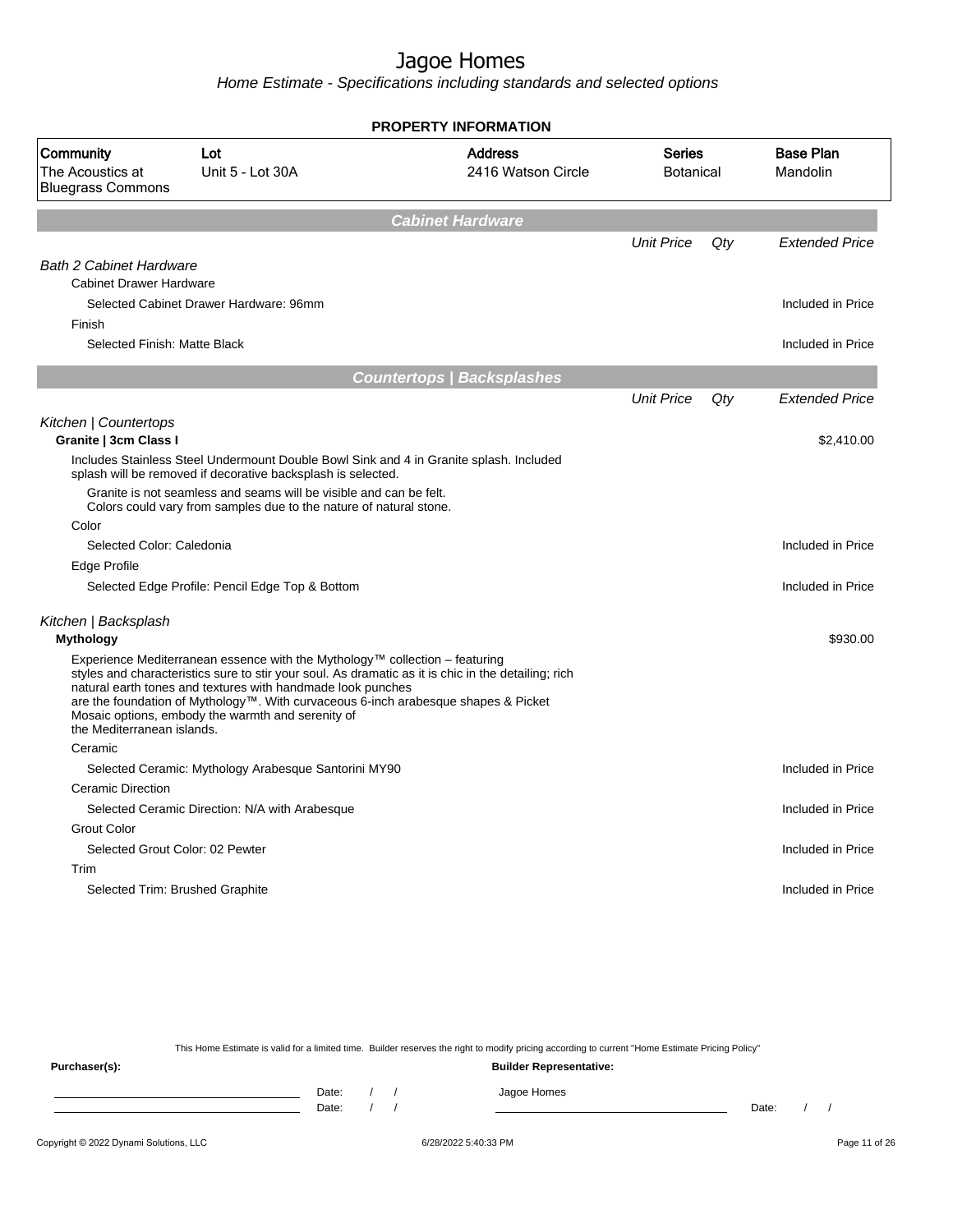Home Estimate - Specifications including standards and selected options

|                                                                                          |                                                                                                                                                                                                                                                                                                                                                                                                                                                                                                                                                                               | <b>PROPERTY INFORMATION</b>          |                   |                            |                              |
|------------------------------------------------------------------------------------------|-------------------------------------------------------------------------------------------------------------------------------------------------------------------------------------------------------------------------------------------------------------------------------------------------------------------------------------------------------------------------------------------------------------------------------------------------------------------------------------------------------------------------------------------------------------------------------|--------------------------------------|-------------------|----------------------------|------------------------------|
| Community<br>The Acoustics at<br><b>Bluegrass Commons</b>                                | Lot<br>Unit 5 - Lot 30A                                                                                                                                                                                                                                                                                                                                                                                                                                                                                                                                                       | <b>Address</b><br>2416 Watson Circle |                   | Series<br><b>Botanical</b> | <b>Base Plan</b><br>Mandolin |
|                                                                                          |                                                                                                                                                                                                                                                                                                                                                                                                                                                                                                                                                                               | <b>Countertops   Backsplashes</b>    |                   |                            |                              |
|                                                                                          |                                                                                                                                                                                                                                                                                                                                                                                                                                                                                                                                                                               |                                      | <b>Unit Price</b> | Qty                        | <b>Extended Price</b>        |
| <b>Owners Bath   Vanity Countertop</b><br><b>Cultured Marble   Double Rectangle Bowl</b> |                                                                                                                                                                                                                                                                                                                                                                                                                                                                                                                                                                               |                                      |                   |                            | \$390.00                     |
| abrasive products.<br>mildew and chips.<br>Color                                         | Cultured Marble is Beautiful - Veining and patterns can be incorporated during the casting<br>process, creating character, depth and interest that mimics its natural counterpart.<br>Low Maintenance - Cultured marble never needs to be sealed and is easy to clean with non-<br>Durable – Cultured marble is non-porous, making it extremely tough and resistant to stains,<br>Economical – In general, cultured marble is less expensive to fabricate and install than slab<br>marble, but will increase the overall value of a home just as natural stone products will. |                                      |                   |                            |                              |
| Selected Color: Carerra Thunder                                                          |                                                                                                                                                                                                                                                                                                                                                                                                                                                                                                                                                                               |                                      |                   |                            | Included in Price            |
| Finish                                                                                   |                                                                                                                                                                                                                                                                                                                                                                                                                                                                                                                                                                               |                                      |                   |                            |                              |
| Selected Finish: Matte                                                                   |                                                                                                                                                                                                                                                                                                                                                                                                                                                                                                                                                                               |                                      |                   |                            | Included in Price            |
| Bath 2   Vanity Countertop<br><b>Cultured Marble   Rectangle Bowl</b><br>Color           |                                                                                                                                                                                                                                                                                                                                                                                                                                                                                                                                                                               |                                      |                   |                            | \$145.00                     |
| Selected Color: Carerra Thunder                                                          |                                                                                                                                                                                                                                                                                                                                                                                                                                                                                                                                                                               |                                      |                   |                            | Included in Price            |
| Finish                                                                                   |                                                                                                                                                                                                                                                                                                                                                                                                                                                                                                                                                                               |                                      |                   |                            |                              |
| Selected Finish: Matte                                                                   |                                                                                                                                                                                                                                                                                                                                                                                                                                                                                                                                                                               |                                      |                   |                            | Included in Price            |
|                                                                                          |                                                                                                                                                                                                                                                                                                                                                                                                                                                                                                                                                                               | <b>Mirrors</b>                       |                   |                            |                              |
|                                                                                          |                                                                                                                                                                                                                                                                                                                                                                                                                                                                                                                                                                               |                                      | <b>Unit Price</b> | Qty                        | <b>Extended Price</b>        |
| <b>Owners Bath Mirrors</b><br>Beveled Edged Mirrors   24" X 36"   Qty 2                  |                                                                                                                                                                                                                                                                                                                                                                                                                                                                                                                                                                               |                                      |                   |                            | \$90.00                      |
| Bath 2 Mirror<br>Beveled Edge Mirror(s)   Per Base Plan                                  |                                                                                                                                                                                                                                                                                                                                                                                                                                                                                                                                                                               |                                      |                   |                            | Included in Price            |
|                                                                                          |                                                                                                                                                                                                                                                                                                                                                                                                                                                                                                                                                                               | <b>Appliances</b>                    |                   |                            |                              |
|                                                                                          |                                                                                                                                                                                                                                                                                                                                                                                                                                                                                                                                                                               |                                      | <b>Unit Price</b> | Qty                        | <b>Extended Price</b>        |
| Kitchen Range<br>Finish                                                                  | Range - Gas - Free Standing Continuous Grates                                                                                                                                                                                                                                                                                                                                                                                                                                                                                                                                 |                                      |                   |                            | \$240.00                     |
|                                                                                          | Selected Finish: Stainless Steel - JGBS66REKSS                                                                                                                                                                                                                                                                                                                                                                                                                                                                                                                                |                                      |                   |                            | \$150.00                     |

This Home Estimate is valid for a limited time. Builder reserves the right to modify pricing according to current "Home Estimate Pricing Policy"

**Purchaser(s): Builder Representative:** Date: / / Jagoe Homes<br>Date: / / Jagoe Homes Date: / / Date: / /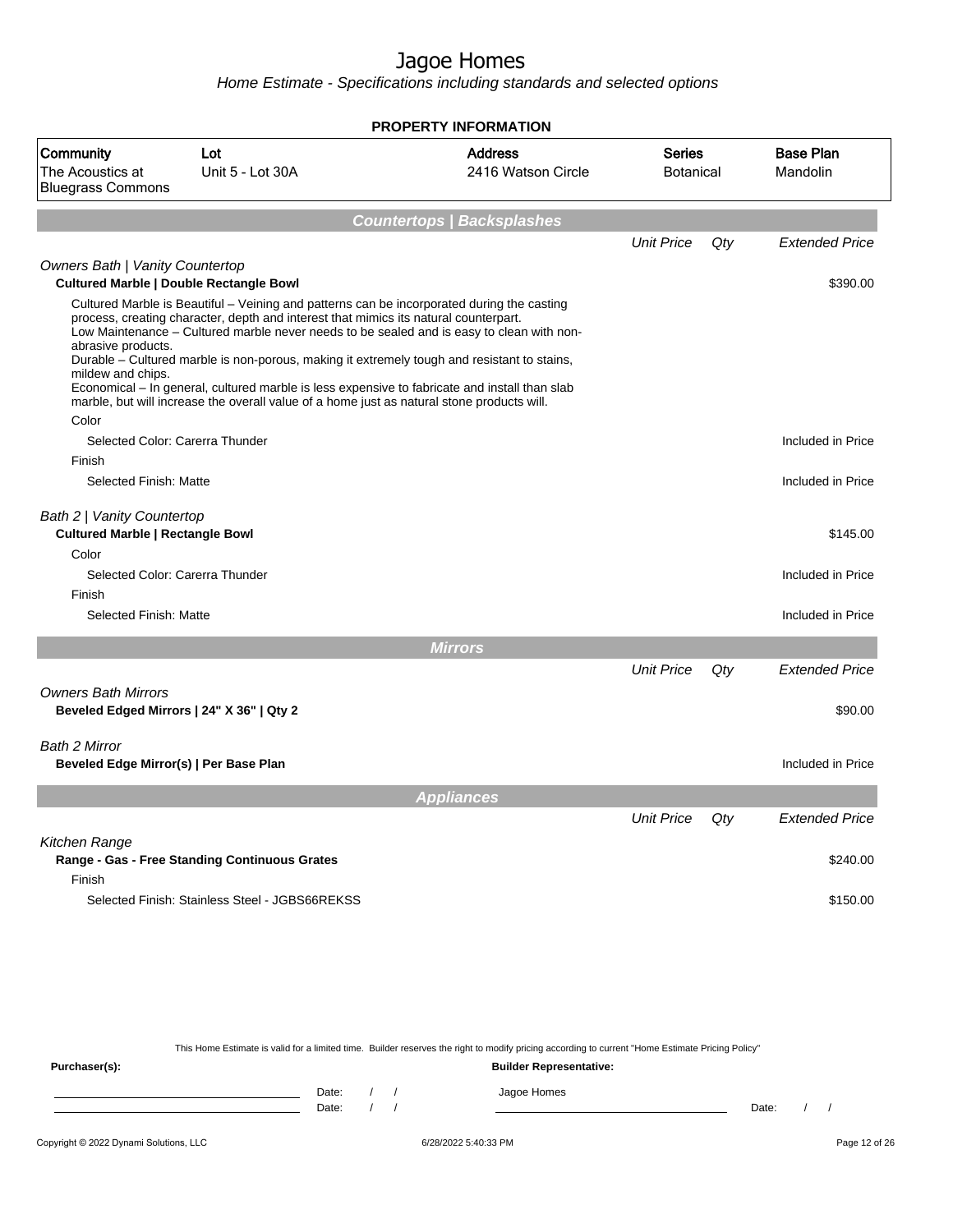Home Estimate - Specifications including standards and selected options

|                                                               |                                                                                               | <b>PROPERTY INFORMATION</b>          |                   |                                   |                              |
|---------------------------------------------------------------|-----------------------------------------------------------------------------------------------|--------------------------------------|-------------------|-----------------------------------|------------------------------|
| Community<br>The Acoustics at<br><b>Bluegrass Commons</b>     | Lot<br>Unit 5 - Lot 30A                                                                       | <b>Address</b><br>2416 Watson Circle |                   | <b>Series</b><br><b>Botanical</b> | <b>Base Plan</b><br>Mandolin |
|                                                               |                                                                                               | <b>Appliances</b>                    |                   |                                   |                              |
|                                                               |                                                                                               |                                      | <b>Unit Price</b> | Qty                               | <b>Extended Price</b>        |
| Kitchen Microwave or Microwave Hood                           |                                                                                               |                                      |                   |                                   |                              |
| <b>Microwave - Stainless Steel</b>                            |                                                                                               |                                      |                   |                                   | \$80.00                      |
|                                                               | GE® 1.6 CU. FT. OVER-THE-RANGE MICROWAVE OVEN                                                 |                                      |                   |                                   |                              |
|                                                               | Technical Specification: APPROXIMATE DIMENSIONS (HxWxD)<br>16 1/8 H x 29 7/8 W x 15 9/16 D in |                                      |                   |                                   |                              |
| Finish                                                        |                                                                                               |                                      |                   |                                   |                              |
|                                                               | Selected Finish: Stainless Steel - JVM3160RFSS                                                |                                      |                   |                                   | Included in Price            |
| Kitchen Dishwasher                                            |                                                                                               |                                      |                   |                                   |                              |
| <b>Dishwasher - Top Control</b>                               |                                                                                               |                                      |                   |                                   | \$170.00                     |
| DRY BOOST                                                     | GE® TOP CONTROL WITH PLASTIC INTERIOR DISHWASHER WITH SANITIZE CYCLE &                        |                                      |                   |                                   |                              |
|                                                               | Technical Specification: APPROXIMATE DIMENSIONS (HxWxD)<br>33 3/8 H x 23 3/4 W x 24 D in      |                                      |                   |                                   |                              |
| Finish                                                        |                                                                                               |                                      |                   |                                   |                              |
|                                                               | Selected Finish: Stainless Steel - GDT630PYRFS                                                |                                      |                   |                                   | Included in Price            |
| Refrigerator                                                  |                                                                                               |                                      |                   |                                   |                              |
|                                                               | Refrigerator - Side by Side w/ Ice & Water on Door                                            |                                      |                   |                                   | Included in Price            |
| Finish                                                        |                                                                                               |                                      |                   |                                   |                              |
|                                                               | Selected Finish: Stainless Steel - GSS25GYPFS                                                 |                                      |                   |                                   | \$165.00                     |
|                                                               |                                                                                               | <b>Plumbing</b>                      |                   |                                   |                              |
|                                                               |                                                                                               |                                      | <b>Unit Price</b> | Qty                               | <b>Extended Price</b>        |
| <b>Owners Bath   Fixtures</b><br><b>Bath Fixtures   White</b> |                                                                                               |                                      |                   |                                   | Included in Price            |
|                                                               |                                                                                               |                                      |                   |                                   |                              |
| <b>Owners Bath   Vanity</b>                                   |                                                                                               |                                      |                   |                                   |                              |
| 60" Double Bowl                                               |                                                                                               |                                      |                   |                                   | \$1,560.00                   |
| <b>Owners Bath   Lavatory Faucet</b>                          |                                                                                               |                                      |                   |                                   |                              |
| <b>Delta Ashlyn Collection</b>                                |                                                                                               |                                      |                   | $\overline{2}$                    | Included in Price            |
| Finish                                                        |                                                                                               |                                      |                   |                                   |                              |
| Selected Finish: Matte Black                                  |                                                                                               |                                      |                   |                                   | \$280.00                     |
| Spread                                                        |                                                                                               |                                      |                   |                                   |                              |
|                                                               | Selected Spread: 2564   4" Spread                                                             |                                      |                   |                                   | Included in Price            |
|                                                               |                                                                                               |                                      |                   |                                   |                              |

This Home Estimate is valid for a limited time. Builder reserves the right to modify pricing according to current "Home Estimate Pricing Policy"

**Purchaser(s): Builder Representative:** Date: / / Jagoe Homes<br>Date: / / Jagoe Homes Date: / / Date: / /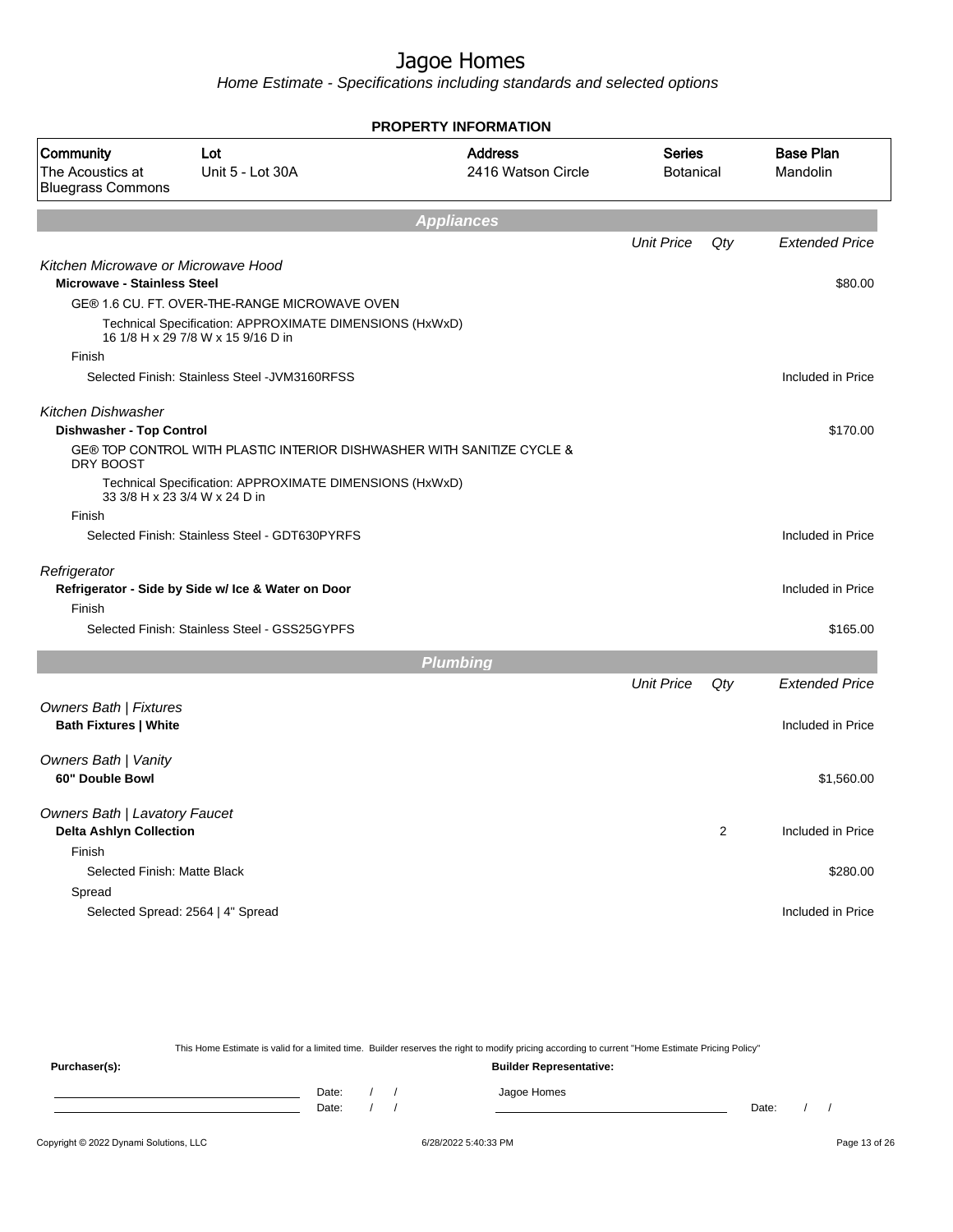| <b>PROPERTY INFORMATION</b>                                      |                                                                                    |                                      |                                   |     |                              |  |  |  |
|------------------------------------------------------------------|------------------------------------------------------------------------------------|--------------------------------------|-----------------------------------|-----|------------------------------|--|--|--|
| Community<br>The Acoustics at<br><b>Bluegrass Commons</b>        | Lot<br>Unit 5 - Lot 30A                                                            | <b>Address</b><br>2416 Watson Circle | <b>Series</b><br><b>Botanical</b> |     | <b>Base Plan</b><br>Mandolin |  |  |  |
|                                                                  |                                                                                    | <b>Plumbing</b>                      |                                   |     |                              |  |  |  |
|                                                                  |                                                                                    |                                      | <b>Unit Price</b>                 | Qty | <b>Extended Price</b>        |  |  |  |
|                                                                  | Owners Bath   Tub/Shower or Shower Stall                                           |                                      |                                   |     |                              |  |  |  |
|                                                                  | 60" Fiberglass Shower Stall   Shower Door                                          |                                      |                                   |     | Included in Price            |  |  |  |
| accomodate shower.                                               | Semi Frameless Chrome Shower Door with Clear Glass Included Plan may be revised to |                                      |                                   |     |                              |  |  |  |
| Glass Pattern                                                    |                                                                                    |                                      |                                   |     |                              |  |  |  |
|                                                                  | Selected Glass Pattern: Clear                                                      |                                      |                                   |     | Included in Price            |  |  |  |
| Shower Door                                                      |                                                                                    |                                      |                                   |     |                              |  |  |  |
|                                                                  | Selected Shower Door: Semi Frameless Slider                                        |                                      |                                   |     | Included in Price            |  |  |  |
| <b>Shower Door Finish</b>                                        |                                                                                    |                                      |                                   |     |                              |  |  |  |
|                                                                  | Selected Shower Door Finish: Matte Black                                           |                                      |                                   |     | \$705.00                     |  |  |  |
| Owners Bath   Shower Stall Faucet                                |                                                                                    |                                      |                                   |     |                              |  |  |  |
|                                                                  | Delta Ashyln®   Monitor® 14 Series Shower Trim                                     |                                      |                                   |     | Included in Price            |  |  |  |
| Model # T14264                                                   |                                                                                    |                                      |                                   |     |                              |  |  |  |
| Finish                                                           |                                                                                    |                                      |                                   |     |                              |  |  |  |
| Selected Finish: Matte Black                                     |                                                                                    |                                      |                                   |     | \$220.00                     |  |  |  |
|                                                                  |                                                                                    |                                      |                                   |     |                              |  |  |  |
| Owners Bath   Commode                                            |                                                                                    |                                      |                                   |     |                              |  |  |  |
| <b>Commode   Elongated Bowl   Hymont</b>                         |                                                                                    |                                      |                                   |     | \$195.00                     |  |  |  |
| Hymont is approx. 17" tall                                       |                                                                                    |                                      |                                   |     |                              |  |  |  |
|                                                                  | Owners Bath   Bath Accessory Collection                                            |                                      |                                   |     |                              |  |  |  |
| Delta Ashlyn® Options                                            |                                                                                    |                                      |                                   |     | \$0.00                       |  |  |  |
|                                                                  |                                                                                    |                                      |                                   |     |                              |  |  |  |
| Owners Bath   Accessories<br>Delta Ashlyn®   Toilet Paper Holder |                                                                                    |                                      |                                   |     | \$50.00                      |  |  |  |
| Finish                                                           |                                                                                    |                                      |                                   |     |                              |  |  |  |
| Selected Finish: Matte Black                                     |                                                                                    |                                      |                                   |     | \$30.00                      |  |  |  |
| Delta Ashlyn®   Robe Hook (Qty 2)                                |                                                                                    |                                      |                                   |     | \$50.00                      |  |  |  |
| Finish                                                           |                                                                                    |                                      |                                   |     |                              |  |  |  |
| Selected Finish: Matte Black                                     |                                                                                    |                                      |                                   |     | \$30.00                      |  |  |  |
|                                                                  |                                                                                    |                                      |                                   |     |                              |  |  |  |
| Bath 2   Fixtures                                                |                                                                                    |                                      |                                   |     |                              |  |  |  |
| <b>Bath Fixtures   White</b>                                     |                                                                                    |                                      |                                   |     | Included in Price            |  |  |  |
| Bath 2   Lavatory Faucet                                         |                                                                                    |                                      |                                   |     |                              |  |  |  |
| <b>Delta Ashlyn Collection</b>                                   |                                                                                    |                                      |                                   |     | Included in Price            |  |  |  |
| Finish                                                           |                                                                                    |                                      |                                   |     |                              |  |  |  |
| Selected Finish: Matte Black                                     |                                                                                    |                                      |                                   |     | \$140.00                     |  |  |  |
|                                                                  |                                                                                    |                                      |                                   |     |                              |  |  |  |

|                                        |                |  | This Home Estimate is valid for a limited time. Builder reserves the right to modify pricing according to current "Home Estimate Pricing Policy" |       |  |               |
|----------------------------------------|----------------|--|--------------------------------------------------------------------------------------------------------------------------------------------------|-------|--|---------------|
| Purchaser(s):                          |                |  | <b>Builder Representative:</b>                                                                                                                   |       |  |               |
|                                        | Date:<br>Date: |  | Jagoe Homes                                                                                                                                      | Date: |  |               |
| Copyright © 2022 Dynami Solutions, LLC |                |  | 6/28/2022 5:40:33 PM                                                                                                                             |       |  | Page 14 of 26 |
|                                        |                |  |                                                                                                                                                  |       |  |               |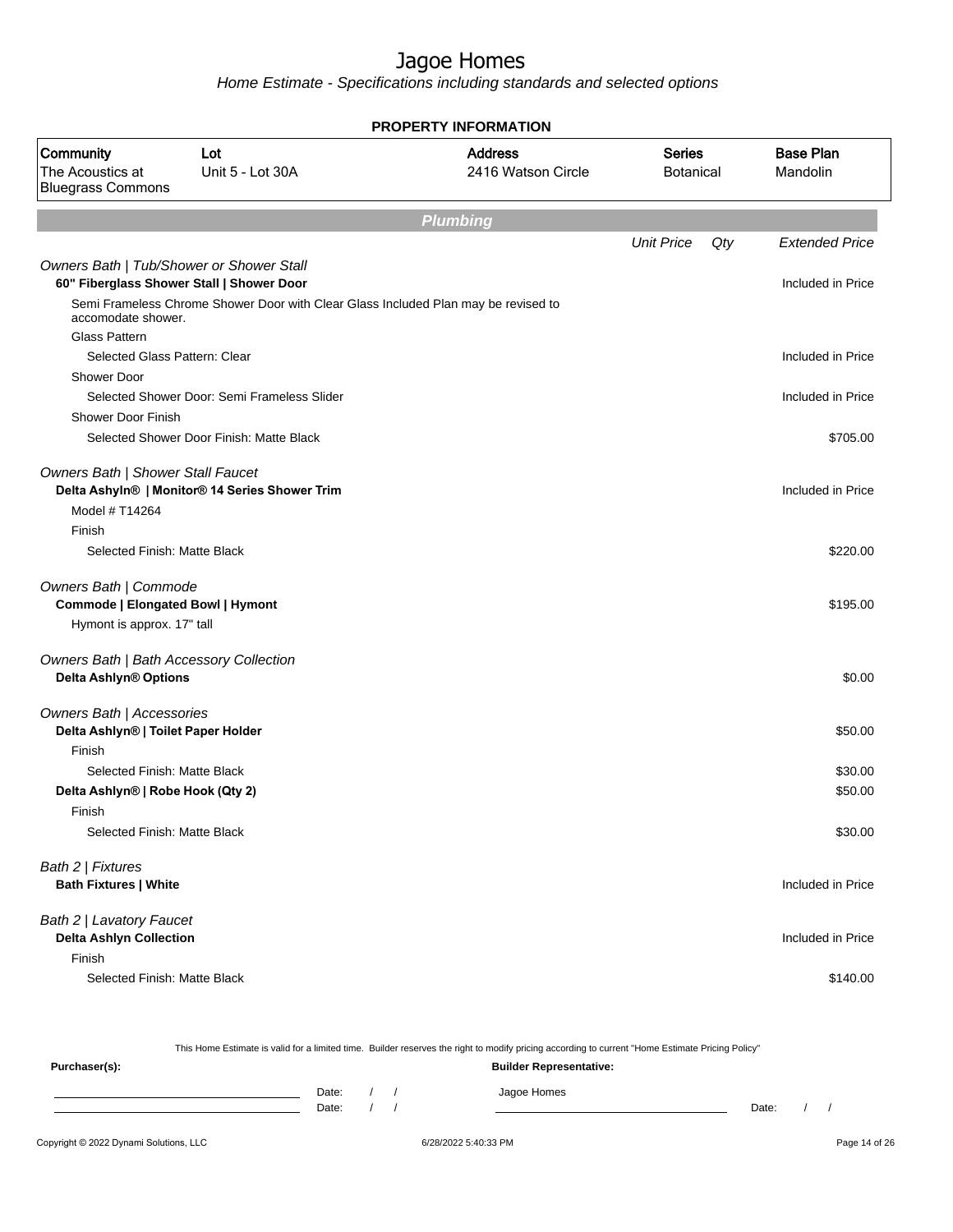Home Estimate - Specifications including standards and selected options

| PROPERTY INFORMATION                                                                                                                                                                                                        |                  |                                      |                                   |     |                              |  |
|-----------------------------------------------------------------------------------------------------------------------------------------------------------------------------------------------------------------------------|------------------|--------------------------------------|-----------------------------------|-----|------------------------------|--|
| Community<br>Lot<br>The Acoustics at<br><b>Bluegrass Commons</b>                                                                                                                                                            | Unit 5 - Lot 30A | <b>Address</b><br>2416 Watson Circle | <b>Series</b><br><b>Botanical</b> |     | <b>Base Plan</b><br>Mandolin |  |
|                                                                                                                                                                                                                             |                  | <b>Plumbing</b>                      |                                   |     |                              |  |
|                                                                                                                                                                                                                             |                  |                                      | <b>Unit Price</b>                 | Qty | <b>Extended Price</b>        |  |
| Bath 2   Lavatory Faucet<br>Spread<br>Selected Spread: 2564   4" Spread                                                                                                                                                     |                  |                                      |                                   |     | Included in Price            |  |
|                                                                                                                                                                                                                             |                  |                                      |                                   |     |                              |  |
| Bath 2   Tub/Shower or Shower Stall<br>60" Fiberglass Tub/Shower                                                                                                                                                            |                  |                                      |                                   |     | Included in Price            |  |
| Bath 2   Tub/Shower Faucet<br>Delta Ashlyn Tub/Shower Faucet T14464                                                                                                                                                         |                  |                                      |                                   |     | Included in Price            |  |
| Finish                                                                                                                                                                                                                      |                  |                                      |                                   |     |                              |  |
| Selected Finish: Matte Black                                                                                                                                                                                                |                  |                                      |                                   |     | \$270.00                     |  |
| Bath 2   Commode<br>Commode   Elongated Bowl   Hymont                                                                                                                                                                       |                  |                                      |                                   |     | \$195.00                     |  |
| Hymont is approx. 17" tall                                                                                                                                                                                                  |                  |                                      |                                   |     |                              |  |
| Bath 2   Bath Accessory Collection<br>Delta Ashlyn® Options                                                                                                                                                                 |                  |                                      |                                   |     | \$0.00                       |  |
| Bath 2   Accessories<br>Delta Ashlyn®   Robe Hook (Qty 2)                                                                                                                                                                   |                  |                                      |                                   |     | \$50.00                      |  |
|                                                                                                                                                                                                                             |                  |                                      |                                   |     | \$30.00                      |  |
|                                                                                                                                                                                                                             |                  |                                      |                                   |     | \$50.00                      |  |
| Finish                                                                                                                                                                                                                      |                  |                                      |                                   |     |                              |  |
| Selected Finish: Matte Black                                                                                                                                                                                                |                  |                                      |                                   |     | \$30.00                      |  |
| Kitchen   Sink                                                                                                                                                                                                              |                  |                                      |                                   |     | \$680.00                     |  |
|                                                                                                                                                                                                                             |                  |                                      |                                   |     |                              |  |
| Color                                                                                                                                                                                                                       |                  |                                      |                                   |     |                              |  |
| Selected Color: Anthracite 440149                                                                                                                                                                                           |                  |                                      |                                   |     | Included in Price            |  |
| Kitchen   Sink Faucet                                                                                                                                                                                                       |                  |                                      |                                   |     | \$360.00                     |  |
| Finish                                                                                                                                                                                                                      |                  |                                      |                                   |     |                              |  |
| Selected Finish: Matte Black                                                                                                                                                                                                |                  |                                      |                                   |     | \$140.00                     |  |
| Kitchen   Garbage Disposal<br>Garbage Disposal 1/3 hp                                                                                                                                                                       |                  |                                      |                                   |     | Included in Price            |  |
| Finish<br>Selected Finish: Matte Black<br>Delta Ashlyn®   Toilet Paper Holder<br>Blanco Precis Undermount Sink - Super Single Bowl w/Chrome Disposal Flange<br>Sink 9 1/2" Deep<br>Emmaline #9182   Single Handle Pull Down |                  |                                      |                                   |     |                              |  |

This Home Estimate is valid for a limited time. Builder reserves the right to modify pricing according to current "Home Estimate Pricing Policy"

**Purchaser(s): Builder Representative:** Date: / / Jagoe Homes<br>Date: / / Jagoe Homes Date: / / **Date: / / 2006** Date: / / / Date: / / /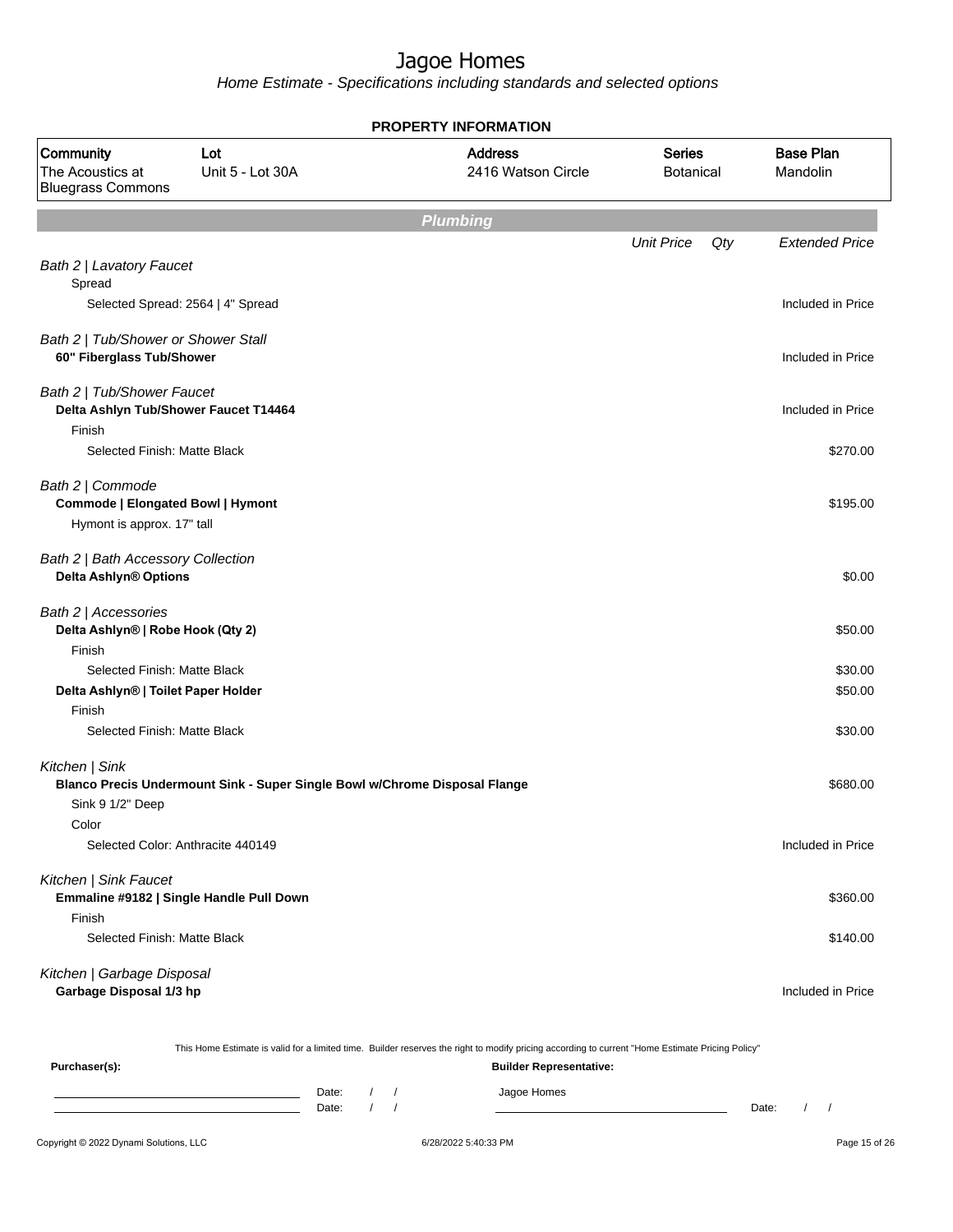Home Estimate - Specifications including standards and selected options

|                                                                                 | <b>PROPERTY INFORMATION</b>                                                                                                                     |                                      |                                   |     |                              |  |  |  |
|---------------------------------------------------------------------------------|-------------------------------------------------------------------------------------------------------------------------------------------------|--------------------------------------|-----------------------------------|-----|------------------------------|--|--|--|
| Community<br>The Acoustics at<br><b>Bluegrass Commons</b>                       | Lot<br>Unit 5 - Lot 30A                                                                                                                         | <b>Address</b><br>2416 Watson Circle | <b>Series</b><br><b>Botanical</b> |     | <b>Base Plan</b><br>Mandolin |  |  |  |
|                                                                                 |                                                                                                                                                 | <b>Plumbing</b>                      |                                   |     |                              |  |  |  |
|                                                                                 |                                                                                                                                                 |                                      | <b>Unit Price</b>                 | Qty | <b>Extended Price</b>        |  |  |  |
| Kitchen Ice Maker Water Line<br><b>Ice Maker Water Line</b>                     |                                                                                                                                                 |                                      |                                   |     | Included in Price            |  |  |  |
| Kitchen   Gas Line for Range<br>Existing 220v outlet remains.                   | Gas Line for Range, Includes 110-Volt Outlet                                                                                                    |                                      |                                   |     | Included in Price            |  |  |  |
| <b>Entire Home Water Heater</b><br><b>Tankless Water Heater</b>                 |                                                                                                                                                 |                                      |                                   |     | Included in Price            |  |  |  |
| Entire Home Main Water Shutoff Valve<br><b>Main Water Shutoff Valve</b>         |                                                                                                                                                 |                                      |                                   |     | Included in Price            |  |  |  |
| <b>Entire Home Plumbing Supply Pipes</b>                                        | <b>Plumbing Pipes: Water Continuous PEX Piping</b>                                                                                              |                                      |                                   |     | Included in Price            |  |  |  |
| Entire Home Plumbing Waste & Vent Lines<br><b>Plumbing Drains and Vents PVC</b> |                                                                                                                                                 |                                      |                                   |     | Included in Price            |  |  |  |
| Entire Home Secondary Shut-Off Valves                                           | Secondary Shut-Off Valves at each fixture                                                                                                       |                                      |                                   |     | Included in Price            |  |  |  |
| <b>Exterior Plumbing Sewer Lines</b>                                            | Plumbing Pipes: Exterior Sewer Lines PVC Schedule 40                                                                                            |                                      |                                   |     | Included in Price            |  |  |  |
| <b>Exterior Sillcocks</b><br><b>Outside Faucets Frost Proof (Per Plan)</b>      |                                                                                                                                                 |                                      |                                   |     | Included in Price            |  |  |  |
|                                                                                 |                                                                                                                                                 | <b>Electrical</b>                    |                                   |     |                              |  |  |  |
|                                                                                 |                                                                                                                                                 |                                      | <b>Unit Price</b>                 | Qty | <b>Extended Price</b>        |  |  |  |
| <b>Front Porch LED Downlighting</b><br>Kichler LED Downlighting   Per Plan      |                                                                                                                                                 |                                      |                                   |     | Included in Price            |  |  |  |
| Kichler #43870 - Textured White.<br>3000K<br><b>HORIZON II</b>                  |                                                                                                                                                 |                                      |                                   |     |                              |  |  |  |
| Height 1.25"<br>Width 6.25"                                                     |                                                                                                                                                 |                                      |                                   |     |                              |  |  |  |
| Foyer Light(s)<br>Kichler LED Downlighting   Per Plan                           |                                                                                                                                                 |                                      |                                   |     | Included in Price            |  |  |  |
|                                                                                 | This Home Estimate is valid for a limited time. Builder reserves the right to modify pricing according to current "Home Estimate Pricing Policy |                                      |                                   |     |                              |  |  |  |

#### This Home Estimate is valid for a limited time. Builder reserves the right to modify pricing according to current "Home Estimate Pricing Policy"

**Purchaser(s): Builder Representative:** Date: / / Jagoe Homes<br>
Date: / / Jagoe Homes Date: / /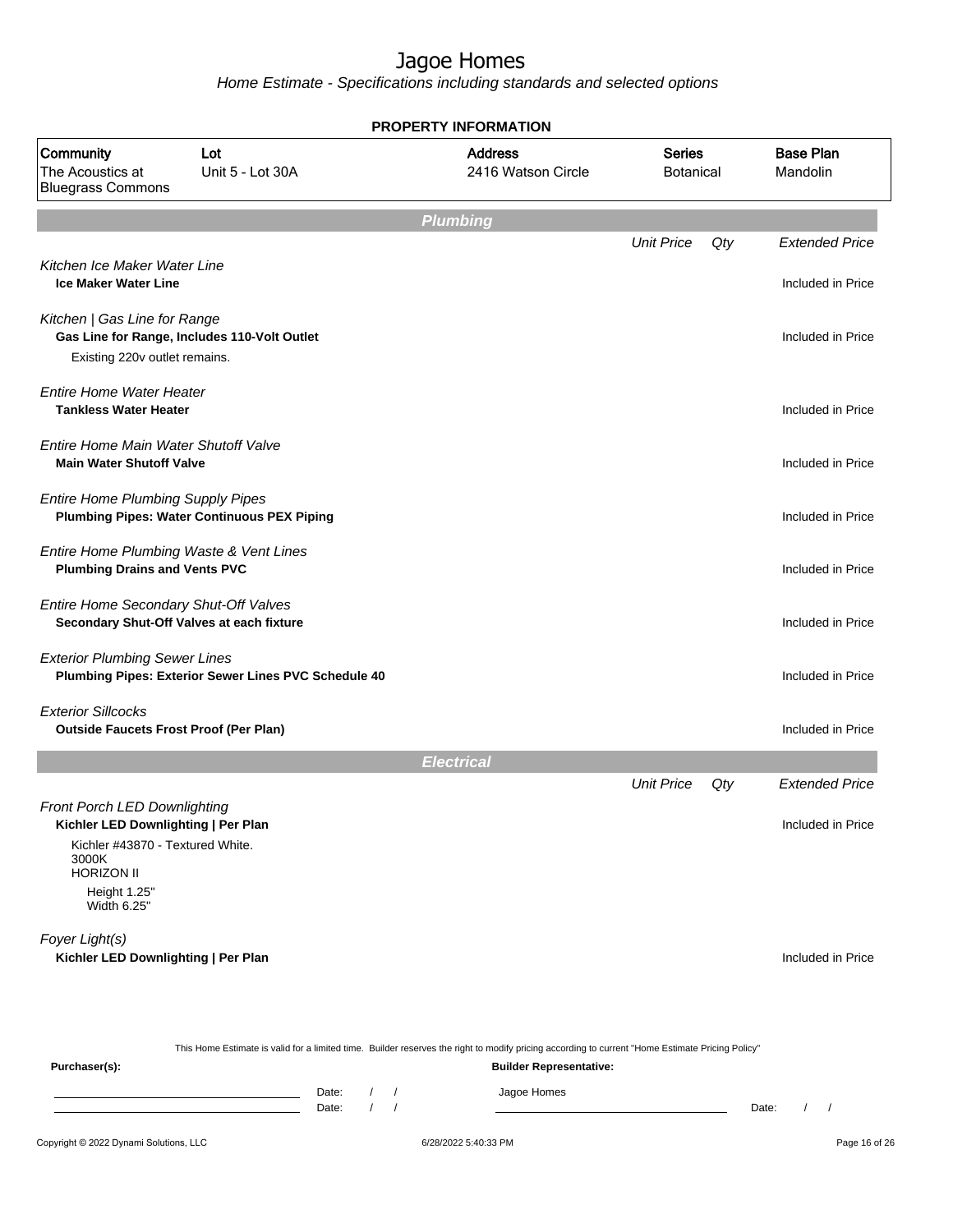| <b>PROPERTY INFORMATION</b>                                                                      |                         |                                                                                             |                                   |     |                              |  |  |
|--------------------------------------------------------------------------------------------------|-------------------------|---------------------------------------------------------------------------------------------|-----------------------------------|-----|------------------------------|--|--|
| Community<br>The Acoustics at<br><b>Bluegrass Commons</b>                                        | Lot<br>Unit 5 - Lot 30A | <b>Address</b><br>2416 Watson Circle                                                        | <b>Series</b><br><b>Botanical</b> |     | <b>Base Plan</b><br>Mandolin |  |  |
|                                                                                                  |                         | <b>Electrical</b>                                                                           |                                   |     |                              |  |  |
|                                                                                                  |                         |                                                                                             | <b>Unit Price</b>                 | Qty | <b>Extended Price</b>        |  |  |
| Foyer Light(s)<br>Kichler #43870 - Textured White.<br>3000K<br><b>HORIZON II</b><br>Height 1.25" |                         |                                                                                             |                                   |     |                              |  |  |
| Width 6.25"                                                                                      |                         |                                                                                             |                                   |     |                              |  |  |
| Family Room LED Downlighting<br>Kichler LED Downlighting   Per Plan                              |                         |                                                                                             |                                   |     | Included in Price            |  |  |
| Kichler #43870 - Textured White.<br>3000K<br><b>HORIZON II</b>                                   |                         |                                                                                             |                                   |     |                              |  |  |
| Height 1.25"<br>Width 6.25"                                                                      |                         |                                                                                             |                                   |     |                              |  |  |
| Kitchen   Ceiling Lighting<br>Kichler LED Downlighting   Per Plan                                |                         |                                                                                             |                                   |     | Included in Price            |  |  |
| Kichler #43870 - Textured White.<br>3000K<br><b>HORIZON II</b>                                   |                         |                                                                                             |                                   |     |                              |  |  |
| Height 1.25"<br>Width 6.25"                                                                      |                         |                                                                                             |                                   |     |                              |  |  |
| Kitchen   Island Pendants                                                                        |                         |                                                                                             |                                   |     |                              |  |  |
| Wire & Cap   Switch Included   Qty 2                                                             |                         |                                                                                             |                                   |     | Included in Price            |  |  |
| Kitchen Under Cabinet Light<br>Under Cabinet Lighting Package, qty 3                             |                         |                                                                                             |                                   |     | Included in Price            |  |  |
| wall cabinets in the kitchen.                                                                    |                         | Includes one under counter lighting package to be installed in predetermined location under |                                   |     |                              |  |  |
| Includes 3 under counter lights                                                                  |                         |                                                                                             |                                   |     |                              |  |  |
| <b>Kitchen GFI Outlet</b><br>Interior GFI Outlet(s)                                              |                         |                                                                                             |                                   |     | Included in Price            |  |  |
| Kitchen Range Receptacle<br>Range 220 Volt Receptacle                                            |                         |                                                                                             |                                   |     | Included in Price            |  |  |
| Dining Area   Ceiling Light(s)<br>Kichler LED Downlighting   Per Plan                            |                         |                                                                                             |                                   |     | Included in Price            |  |  |
| Kichler #43870 - Textured White.<br>3000K<br><b>HORIZON II</b>                                   |                         |                                                                                             |                                   |     |                              |  |  |

| This Home Estimate is valid for a limited time. Builder reserves the right to modify pricing according to current "Home Estimate Pricing Policy" |  |                                |  |  |             |       |  |  |  |
|--------------------------------------------------------------------------------------------------------------------------------------------------|--|--------------------------------|--|--|-------------|-------|--|--|--|
| Purchaser(s):                                                                                                                                    |  | <b>Builder Representative:</b> |  |  |             |       |  |  |  |
|                                                                                                                                                  |  | Date:                          |  |  | Jagoe Homes |       |  |  |  |
|                                                                                                                                                  |  | Date:                          |  |  |             | Date: |  |  |  |
|                                                                                                                                                  |  |                                |  |  |             |       |  |  |  |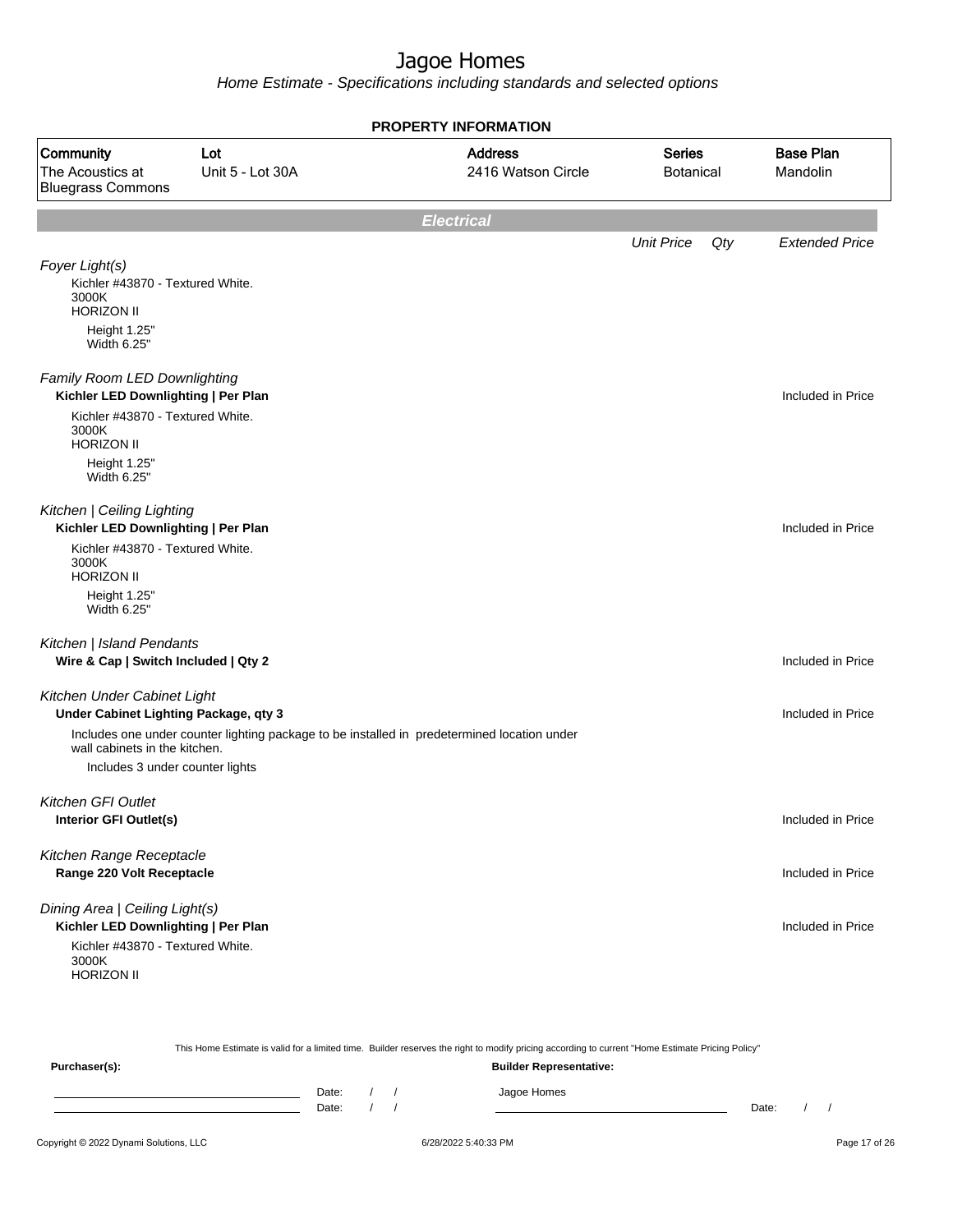Home Estimate - Specifications including standards and selected options

| <b>PROPERTY INFORMATION</b>                                                                                 |                                                                                                                                                     |                                                                                   |                                   |     |                              |  |
|-------------------------------------------------------------------------------------------------------------|-----------------------------------------------------------------------------------------------------------------------------------------------------|-----------------------------------------------------------------------------------|-----------------------------------|-----|------------------------------|--|
| Community<br>The Acoustics at<br><b>Bluegrass Commons</b>                                                   | Lot<br>Unit 5 - Lot 30A                                                                                                                             | <b>Address</b><br>2416 Watson Circle                                              | <b>Series</b><br><b>Botanical</b> |     | <b>Base Plan</b><br>Mandolin |  |
|                                                                                                             |                                                                                                                                                     | <b>Electrical</b>                                                                 |                                   |     |                              |  |
|                                                                                                             |                                                                                                                                                     |                                                                                   | <b>Unit Price</b>                 | Qty | <b>Extended Price</b>        |  |
| Dining Area   Ceiling Light(s)<br>Height 1.25"<br>Width 6.25"                                               |                                                                                                                                                     |                                                                                   |                                   |     |                              |  |
| Dining Area   Additional Ceiling Fixture                                                                    | Light Outlet with Switch for Future Light, to be Capped with Plate Cover                                                                            |                                                                                   |                                   |     | \$100.00                     |  |
| <b>Flex Room Lighting</b>                                                                                   | Kichler - #43675 Shailene 3 Light Semi Flush 14" Wide - Drum Shade                                                                                  |                                                                                   |                                   |     | \$90.00                      |  |
| 14" W x 10" H<br>Height: 10.00"                                                                             | Technical Specification: Width: 14.00"<br>Shade Description: White Micro Fiber                                                                      |                                                                                   |                                   |     |                              |  |
| Finish                                                                                                      |                                                                                                                                                     |                                                                                   |                                   |     |                              |  |
| Selected Finish: Nickel                                                                                     |                                                                                                                                                     |                                                                                   |                                   |     | Included in Price            |  |
| Main Level Hall Ceiling Light(s)<br>Kichler LED Downlighting   Per Plan<br>Kichler #43870 - Textured White. |                                                                                                                                                     |                                                                                   |                                   |     | Included in Price            |  |
| 3000K<br><b>HORIZON II</b><br>Height 1.25"                                                                  |                                                                                                                                                     |                                                                                   |                                   |     |                              |  |
| Width 6.25"                                                                                                 |                                                                                                                                                     |                                                                                   |                                   |     |                              |  |
| <b>Laundry Ceiling Light</b>                                                                                | Satco - 7" Square Flush Mount, 13.5 Watt/LED                                                                                                        |                                                                                   |                                   |     | \$25.00                      |  |
| Laundry Dryer Receptacle<br>Dryer 220 Volt Receptacle                                                       |                                                                                                                                                     |                                                                                   |                                   |     | Included in Price            |  |
| <b>Owner's Suite Ceiling Light</b>                                                                          | For Future Ceiling Fan or Light, Capped off                                                                                                         | Kichler LED Downlighting (4) ILO Standard Bedroom Flush Mount Light, Brace & Wire |                                   |     | \$390.00                     |  |
|                                                                                                             | Owner' Suite   Brace and Wire for Future Ceiling Fan at Existing Ceiling Light<br>Braced and Wired for Future Ceiling Fan at Existing Ceiling Light |                                                                                   |                                   |     | Included in Price            |  |
| Owners Closet(s)   Ceiling Light(s)                                                                         | Satco - 7" Square Flush Mount, 13.5 Watt/LED                                                                                                        |                                                                                   |                                   |     | \$25.00                      |  |

This Home Estimate is valid for a limited time. Builder reserves the right to modify pricing according to current "Home Estimate Pricing Policy" **Purchaser(s): Builder Representative:**

Date: / / Jagoe Homes<br>Date: / / Jagoe Homes Date: / / Date: / /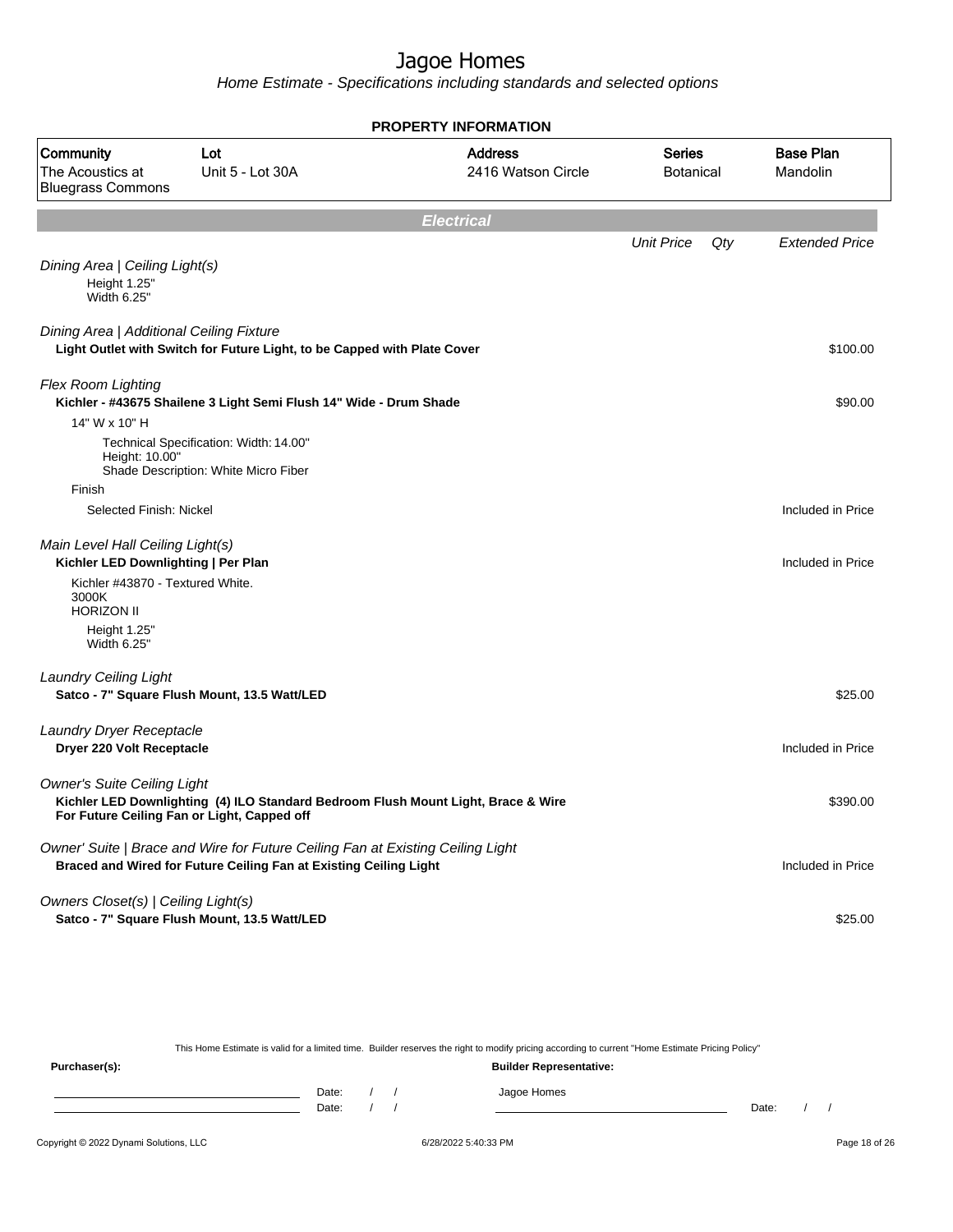| <b>PROPERTY INFORMATION</b>                                                  |                                                                                                                                                                                         |                                      |                                   |     |                              |  |
|------------------------------------------------------------------------------|-----------------------------------------------------------------------------------------------------------------------------------------------------------------------------------------|--------------------------------------|-----------------------------------|-----|------------------------------|--|
| Community<br>The Acoustics at<br><b>Bluegrass Commons</b>                    | Lot<br>Unit 5 - Lot 30A                                                                                                                                                                 | <b>Address</b><br>2416 Watson Circle | <b>Series</b><br><b>Botanical</b> |     | <b>Base Plan</b><br>Mandolin |  |
|                                                                              |                                                                                                                                                                                         | <b>Electrical</b>                    |                                   |     |                              |  |
|                                                                              |                                                                                                                                                                                         |                                      | <b>Unit Price</b>                 | Qty | <b>Extended Price</b>        |  |
| <b>Owners Bath Vanity Light</b><br>Winslow   3 Light   21.5"   45886   Qty 2 |                                                                                                                                                                                         |                                      |                                   |     | \$380.00                     |  |
|                                                                              | The Winslow vanity light features a classic look with clear seeded glass. Winslow vanity light<br>is perfect in several aesthetic environments, including traditional and transitional. |                                      |                                   |     |                              |  |
| mix in finishes.                                                             | Designer Recommendation: Pair Winslow in Black with Chrome Faucets for a classic but fun                                                                                                |                                      |                                   |     |                              |  |
| Finish<br>Selected Finish: Black BK                                          |                                                                                                                                                                                         |                                      |                                   |     | Included in Price            |  |
| <b>Owners Bath   LED Downlighting</b><br>Kichler LED Downlighting   Per Plan |                                                                                                                                                                                         |                                      |                                   |     | Included in Price            |  |
| Kichler #43870 - Textured White.<br>3000K<br><b>HORIZON II</b>               |                                                                                                                                                                                         |                                      |                                   |     |                              |  |
| Height 1.25"<br>Width 6.25"                                                  |                                                                                                                                                                                         |                                      |                                   |     |                              |  |
| Owners Bath Shower or Tub/Shower Light<br>Tub/Shower Light Fixture w/ Switch |                                                                                                                                                                                         |                                      |                                   |     | Included in Price            |  |
| Owners Bath Exhaust Fan or Fan/Light<br>Bath Exhaust Fan, Fan Only           |                                                                                                                                                                                         |                                      |                                   |     | Included in Price            |  |
| Bath Exhaust Fan, Fan Only                                                   | Owners Bath 2nd Exhaust Fan or Fan/Light                                                                                                                                                |                                      |                                   |     | Included in Price            |  |
| <b>Owner's Bath GFI Outlet</b><br><b>GFI Interior Outlet(s)</b>              |                                                                                                                                                                                         |                                      |                                   |     | Included in Price            |  |
| Bedroom 2   Ceiling Light(s)                                                 | Flush Mount Light   3 Bulb   Brace & Wire for Ceiling Fan<br>Includes 3 Bulb Flush Mount, Color of Choice, Braced & Wired. Ceiling Fan not Included.                                    |                                      |                                   |     | Included in Price            |  |
| Finish<br>Selected Finish: Black                                             |                                                                                                                                                                                         |                                      |                                   |     | Included in Price            |  |
| Bedroom 2   Closet Light<br>Flush Mount Light   2 Bulb<br>Finish             |                                                                                                                                                                                         |                                      |                                   |     | Included in Price            |  |
| Selected Finish: Black                                                       |                                                                                                                                                                                         |                                      |                                   |     | Included in Price            |  |

| This Home Estimate is valid for a limited time. Builder reserves the right to modify pricing according to current "Home Estimate Pricing Policy" |                                |  |  |             |       |  |  |
|--------------------------------------------------------------------------------------------------------------------------------------------------|--------------------------------|--|--|-------------|-------|--|--|
| Purchaser(s):                                                                                                                                    | <b>Builder Representative:</b> |  |  |             |       |  |  |
|                                                                                                                                                  | Date:                          |  |  | Jagoe Homes |       |  |  |
|                                                                                                                                                  | Date:                          |  |  |             | Date: |  |  |
|                                                                                                                                                  |                                |  |  |             |       |  |  |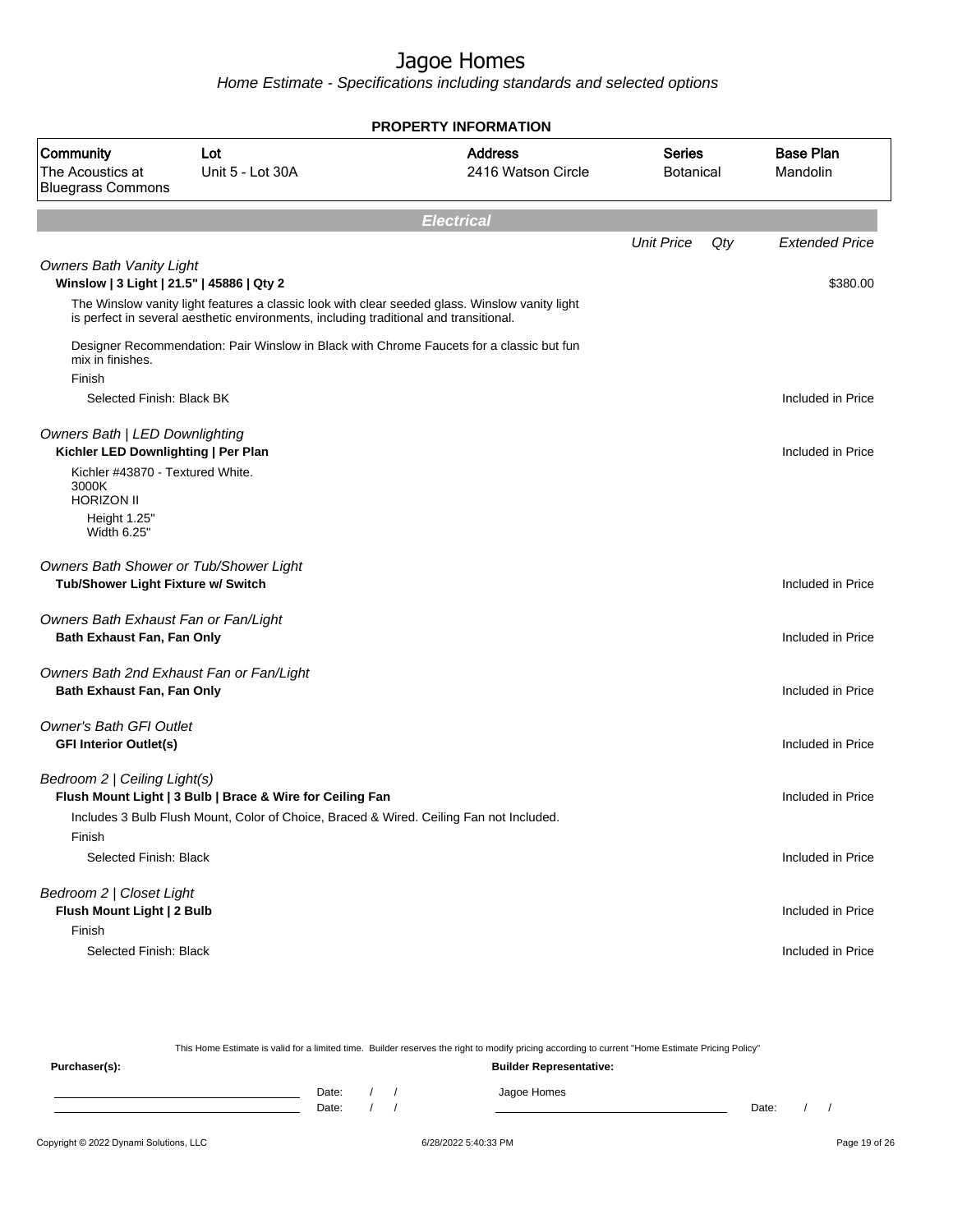Home Estimate - Specifications including standards and selected options

|                                                                      | <b>PROPERTY INFORMATION</b>                                                                    |                                      |                                   |     |                              |  |  |  |  |
|----------------------------------------------------------------------|------------------------------------------------------------------------------------------------|--------------------------------------|-----------------------------------|-----|------------------------------|--|--|--|--|
| Community<br>The Acoustics at<br><b>Bluegrass Commons</b>            | Lot<br>Unit 5 - Lot 30A                                                                        | <b>Address</b><br>2416 Watson Circle | <b>Series</b><br><b>Botanical</b> |     | <b>Base Plan</b><br>Mandolin |  |  |  |  |
|                                                                      |                                                                                                | <b>Electrical</b>                    |                                   |     |                              |  |  |  |  |
|                                                                      |                                                                                                |                                      | <b>Unit Price</b>                 | Qty | <b>Extended Price</b>        |  |  |  |  |
| <b>Bath 2 Vanity Light</b><br>Winslow   4 Lite   30"   45887         | The Winslow vanity light features a classic look with clear seeded glass. Winslow vanity light |                                      |                                   |     | \$200.00                     |  |  |  |  |
|                                                                      | is perfect in several aesthetic environments, including traditional and transitional.          |                                      |                                   |     |                              |  |  |  |  |
| mix in finishes.<br>Finish                                           | Designer Recommendation: Pair Winslow in Black with Chrome Faucets for a classic but fun       |                                      |                                   |     |                              |  |  |  |  |
| Selected Finish: Black BK                                            |                                                                                                |                                      |                                   |     | Included in Price            |  |  |  |  |
| <b>Bath 2 Tub/Shower Light</b><br>Tub/Shower Light Fixture w/ Switch |                                                                                                |                                      |                                   |     | Included in Price            |  |  |  |  |
| Bath 2 Exhaust Fan or Fan/Light<br>Bath Exhaust Fan, Fan Only        |                                                                                                |                                      |                                   |     | Included in Price            |  |  |  |  |
| Bath 2 GFI Outlet<br>Interior GFI Outlet(s)                          |                                                                                                |                                      |                                   |     | Included in Price            |  |  |  |  |
| Garage Ceiling Light(s)<br>Keyless (2)                               |                                                                                                |                                      |                                   |     | Included in Price            |  |  |  |  |
| Garage Opener<br><b>Garage Door Opener Pre-Wire</b>                  |                                                                                                |                                      |                                   |     | Included in Price            |  |  |  |  |
| Garage Exterior Light                                                | Kichler Horizon II LED Downlighting, Per Plan                                                  |                                      |                                   |     | Included in Price            |  |  |  |  |
| <b>Attic Light</b><br><b>Attic Lights Keyless</b>                    |                                                                                                |                                      |                                   |     | Included in Price            |  |  |  |  |
| <b>Front Door Doorbell Button</b><br>Doorbell Button at Front Door   |                                                                                                |                                      |                                   |     | Included in Price            |  |  |  |  |
| <b>Front Door Door Chime</b><br><b>Door Chime</b>                    |                                                                                                |                                      |                                   |     | Included in Price            |  |  |  |  |
| Covered Porch Ceiling Fan                                            | Weatherproof Ceiling Fan 52" Basics Pro Designer LED Fan #330019                               |                                      |                                   |     | Included in Price            |  |  |  |  |
| Color<br>Selected Color: Satin Black                                 |                                                                                                |                                      |                                   |     | Included in Price            |  |  |  |  |

This Home Estimate is valid for a limited time. Builder reserves the right to modify pricing according to current "Home Estimate Pricing Policy"

| Purchaser(s): |                |  | <b>Builder Representative:</b> |       |  |
|---------------|----------------|--|--------------------------------|-------|--|
|               | Date:<br>Date: |  | Jagoe Homes                    | Date: |  |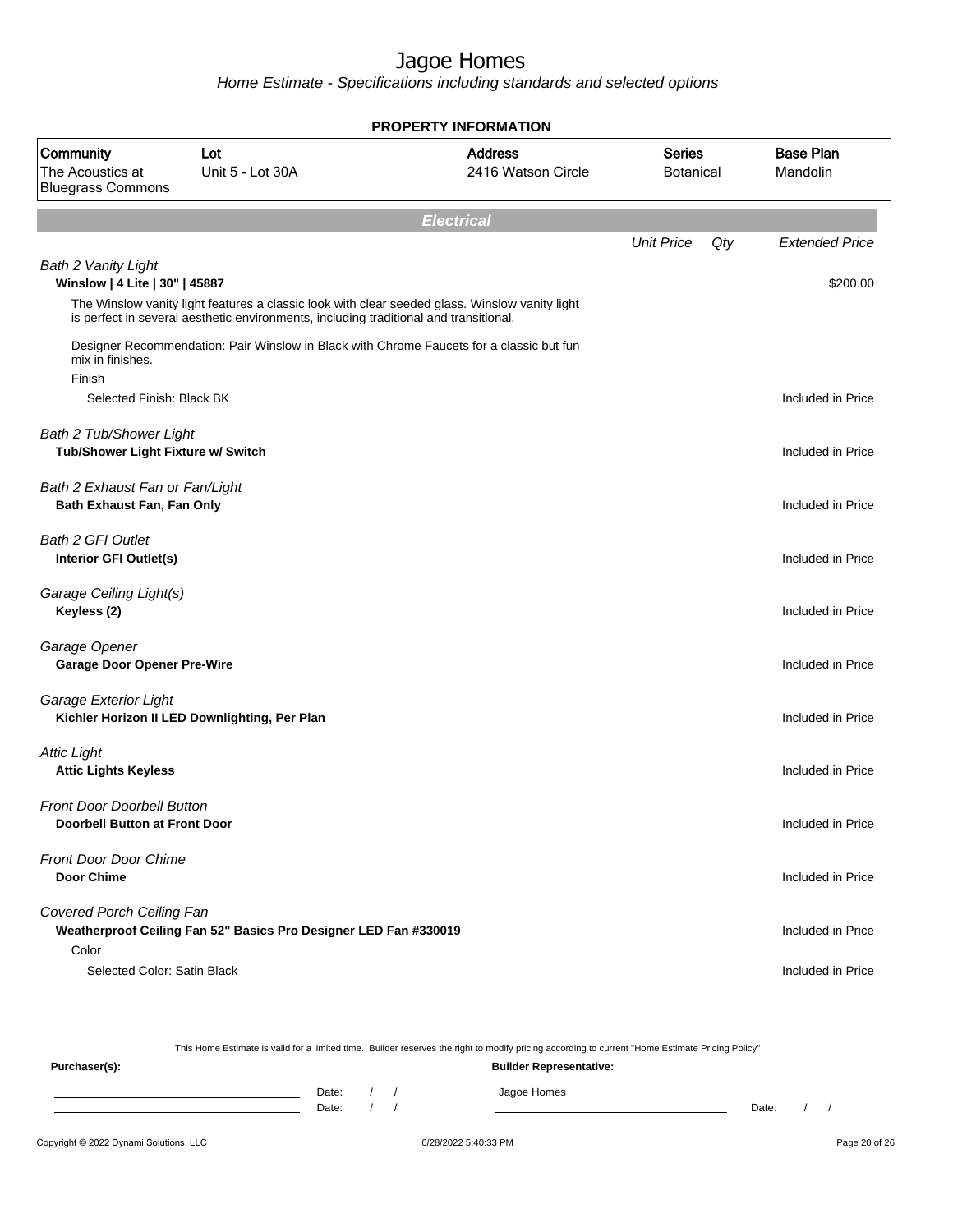|                                                                             |                                                                                                                                                                                                                                                                                                                                                                                                                                  | <b>PROPERTY INFORMATION</b>           |                                      |                                   |     |                              |
|-----------------------------------------------------------------------------|----------------------------------------------------------------------------------------------------------------------------------------------------------------------------------------------------------------------------------------------------------------------------------------------------------------------------------------------------------------------------------------------------------------------------------|---------------------------------------|--------------------------------------|-----------------------------------|-----|------------------------------|
| Community<br>The Acoustics at<br><b>Bluegrass Commons</b>                   | Lot<br>Unit 5 - Lot 30A                                                                                                                                                                                                                                                                                                                                                                                                          |                                       | <b>Address</b><br>2416 Watson Circle | <b>Series</b><br><b>Botanical</b> |     | <b>Base Plan</b><br>Mandolin |
|                                                                             |                                                                                                                                                                                                                                                                                                                                                                                                                                  | <b>Electrical</b>                     |                                      |                                   |     |                              |
|                                                                             |                                                                                                                                                                                                                                                                                                                                                                                                                                  |                                       |                                      | <b>Unit Price</b>                 | Qty | <b>Extended Price</b>        |
| Color                                                                       | <b>Entire Home - Electrical Outlets and Switches</b><br>Electrical Outlets & Switches per Plan & Code                                                                                                                                                                                                                                                                                                                            |                                       |                                      |                                   |     | Included in Price            |
| Selected Color: White                                                       |                                                                                                                                                                                                                                                                                                                                                                                                                                  |                                       |                                      |                                   |     | Included in Price            |
| <b>Exterior Electrical Service</b><br><b>Electrical Service Underground</b> |                                                                                                                                                                                                                                                                                                                                                                                                                                  |                                       |                                      |                                   |     | Included in Price            |
| Included Exterior Flood Light<br>Flood Lights, per plan<br>Color            |                                                                                                                                                                                                                                                                                                                                                                                                                                  |                                       |                                      |                                   |     | Included in Price            |
| Selected Color: Black                                                       |                                                                                                                                                                                                                                                                                                                                                                                                                                  |                                       |                                      |                                   |     | Included in Price            |
| <b>Smoke Detectors</b><br>Smoke Detectors, per plan                         |                                                                                                                                                                                                                                                                                                                                                                                                                                  |                                       |                                      |                                   |     | Included in Price            |
| Carbon Monoxide Detectors<br>Carbon Monoxide Detectors, per plan            |                                                                                                                                                                                                                                                                                                                                                                                                                                  |                                       |                                      |                                   |     | Included in Price            |
|                                                                             |                                                                                                                                                                                                                                                                                                                                                                                                                                  | <b>Structured Wiring   Smart Home</b> |                                      |                                   |     |                              |
|                                                                             |                                                                                                                                                                                                                                                                                                                                                                                                                                  |                                       |                                      | <b>Unit Price</b>                 | Qty | <b>Extended Price</b>        |
| Home Run   Included<br><b>Location Per Plan</b>                             |                                                                                                                                                                                                                                                                                                                                                                                                                                  |                                       |                                      |                                   |     | Included in Price            |
| Included:<br>- Dedicated 100V Outlet<br>WIFI coverage.                      | - Central Wiring Panel w/ Hinged Door (Qty 1)<br>- 1" Conduit with Pull String to Exterior Service (Qty 1)<br>- Coax from Panel to Exterior Service (Qty 1)<br>- Shielded Cat6 w/ Male Termination   Panel to Owners   Labeled at Panel (Qty 1)<br>- Shielded Cat6 w/ Male Termination   Panel to Family Room   Labeled at Panel (Qty 1)<br>Central Wiring Panel Locations determined based on overall home layout and efficient |                                       |                                      |                                   |     |                              |
| Family Room   Included<br><b>Location Per Plan</b>                          |                                                                                                                                                                                                                                                                                                                                                                                                                                  |                                       |                                      |                                   |     | Included in Price            |
| Included:<br>- Coax to Exterior Service (Qty 1)                             | - Shielded Cat6 w/ Female Termination   Family Room to Panel   Labeled at Panel (Qty 1)                                                                                                                                                                                                                                                                                                                                          |                                       |                                      |                                   |     |                              |
| Owners Suite   Included<br><b>Location Per Plan</b>                         |                                                                                                                                                                                                                                                                                                                                                                                                                                  |                                       |                                      |                                   |     | Included in Price            |
|                                                                             | This Home Estimate is valid for a limited time. Builder reserves the right to modify pricing according to current "Home Estimate Pricing Policy"                                                                                                                                                                                                                                                                                 |                                       |                                      |                                   |     |                              |
| Purchaser(s):                                                               |                                                                                                                                                                                                                                                                                                                                                                                                                                  |                                       | <b>Builder Representative:</b>       |                                   |     |                              |
|                                                                             | Date:<br>Date:                                                                                                                                                                                                                                                                                                                                                                                                                   |                                       | Jagoe Homes                          |                                   |     | Date:<br>$1 \quad 1$         |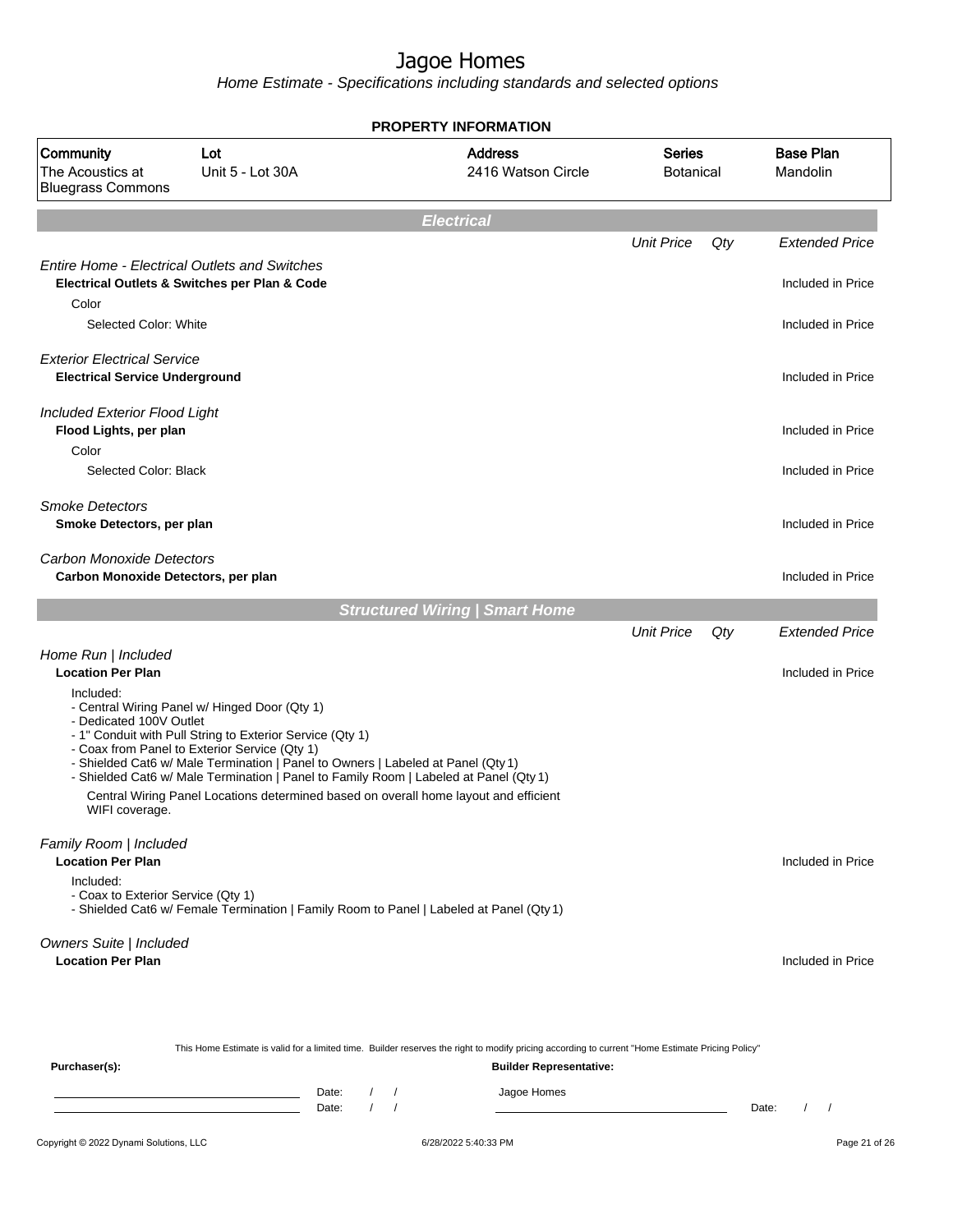Home Estimate - Specifications including standards and selected options

|                                                                            | <b>PROPERTY INFORMATION</b>                                                                                                                                            |                                      |                            |     |                              |  |  |  |
|----------------------------------------------------------------------------|------------------------------------------------------------------------------------------------------------------------------------------------------------------------|--------------------------------------|----------------------------|-----|------------------------------|--|--|--|
| Community<br>The Acoustics at<br><b>Bluegrass Commons</b>                  | Lot<br>Unit 5 - Lot 30A                                                                                                                                                | <b>Address</b><br>2416 Watson Circle | Series<br><b>Botanical</b> |     | <b>Base Plan</b><br>Mandolin |  |  |  |
| <b>Structured Wiring   Smart Home</b>                                      |                                                                                                                                                                        |                                      |                            |     |                              |  |  |  |
| Owners Suite   Included<br>Included:<br>*Coax to Exterior Service (Qty 1)* | *Shielded Cat6 w/ Female Termination   Owners to Panel   Labeled at Panel (Qty 1)*                                                                                     |                                      | <b>Unit Price</b>          | Qty | <b>Extended Price</b>        |  |  |  |
|                                                                            |                                                                                                                                                                        | <b>HVAC</b>                          |                            |     |                              |  |  |  |
|                                                                            |                                                                                                                                                                        |                                      | <b>Unit Price</b>          | Qty | <b>Extended Price</b>        |  |  |  |
| <b>Entire Home Air Conditioner</b><br>14 Seer Air Conditioning System      | Up to 14 Seer Air Conditioning System                                                                                                                                  |                                      |                            |     | Included in Price            |  |  |  |
| <b>Entire Home Furnace</b>                                                 | 92% Plus High Efficiency Gas Home Furnace<br>Includes 92% plus high efficiency gas home furnace<br>Builder makes no guarantee with respect to heating and cooling cost |                                      |                            |     | Included in Price            |  |  |  |
| Entire Home Furnace Filter<br>Aprilaire Model 2000 Series Air Filter       |                                                                                                                                                                        |                                      |                            |     | Included in Price            |  |  |  |
| <b>Entire Home Thermostat</b><br><b>Programmable Thermostat</b>            |                                                                                                                                                                        |                                      |                            |     | Included in Price            |  |  |  |
| <b>Indoor Air Quality</b><br><b>Honeywell Fresh Air Ventilation System</b> |                                                                                                                                                                        |                                      |                            |     | Included in Price            |  |  |  |
| <b>Entire Home Duct System</b><br><b>Flexible Duct</b>                     |                                                                                                                                                                        |                                      |                            |     | Included in Price            |  |  |  |
| Entire Home Return Air<br><b>Multiple Return Air Vents</b>                 | One Return per Bedroom & One Central Return                                                                                                                            |                                      |                            |     | Included in Price            |  |  |  |
| <b>Laundry Dryer Vent</b><br><b>Dryer Vent Vented to Outside</b>           |                                                                                                                                                                        |                                      |                            |     | Included in Price            |  |  |  |
|                                                                            |                                                                                                                                                                        |                                      |                            |     |                              |  |  |  |

This Home Estimate is valid for a limited time. Builder reserves the right to modify pricing according to current "Home Estimate Pricing Policy"

**Purchaser(s): Builder Representative:** Date: / / Jagoe Homes<br>Date: / / Jagoe Homes Date: / / Date: / /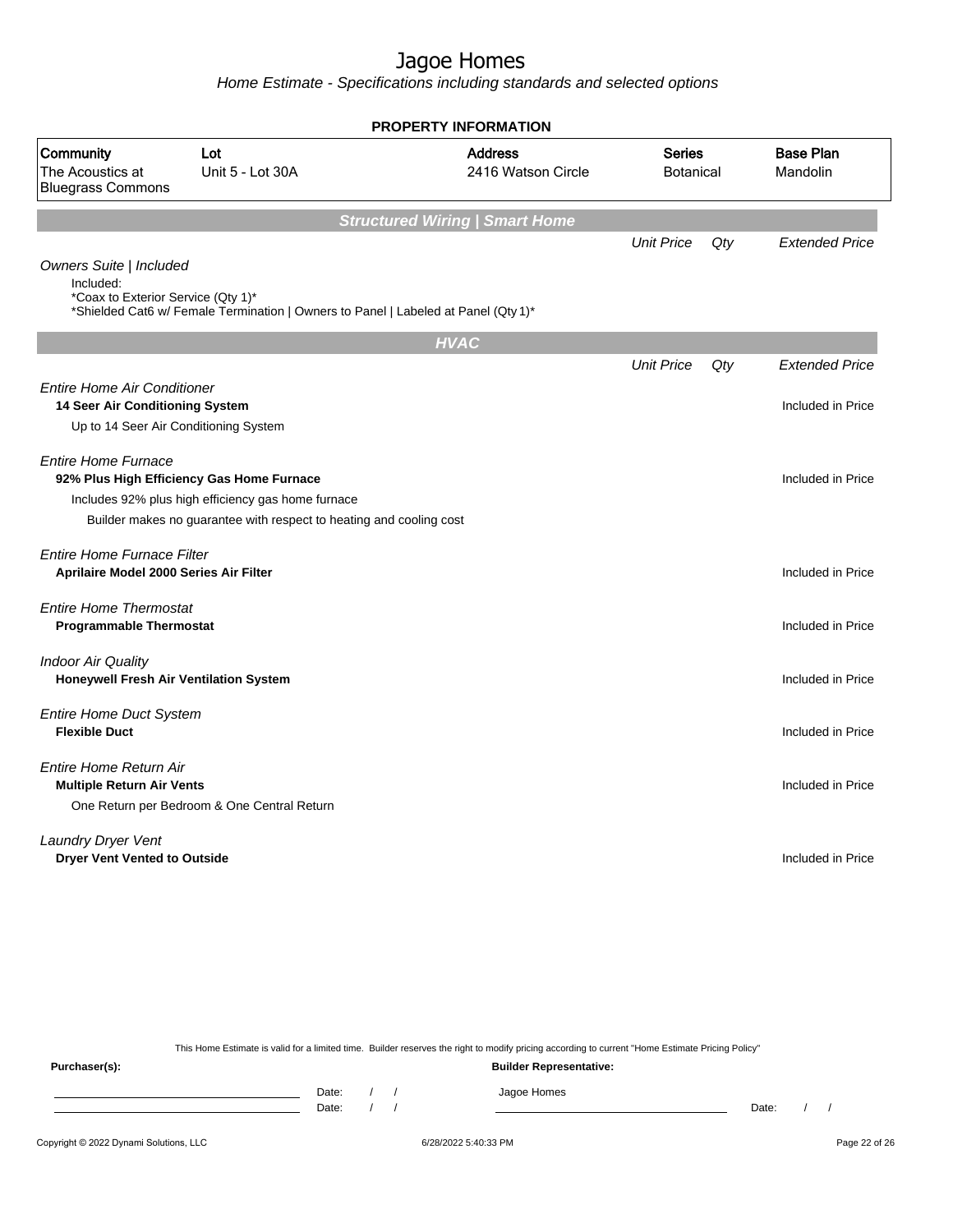Home Estimate - Specifications including standards and selected options

| <b>PROPERTY INFORMATION</b>                                               |                                                                                                                                                    |                                      |                     |     |                              |  |
|---------------------------------------------------------------------------|----------------------------------------------------------------------------------------------------------------------------------------------------|--------------------------------------|---------------------|-----|------------------------------|--|
| Community<br>The Acoustics at<br><b>Bluegrass Commons</b>                 | Lot<br>Unit 5 - Lot 30A                                                                                                                            | <b>Address</b><br>2416 Watson Circle | Series<br>Botanical |     | <b>Base Plan</b><br>Mandolin |  |
|                                                                           |                                                                                                                                                    | <b>Floor Coverings</b>               |                     |     |                              |  |
|                                                                           |                                                                                                                                                    |                                      | <b>Unit Price</b>   | Qty | <b>Extended Price</b>        |  |
| <b>Entire Home Carpet Selection</b><br><b>Mohawk Carpet   Top Card II</b> |                                                                                                                                                    |                                      |                     |     | Included in Price            |  |
| Color                                                                     | Our Proven Performer, Top Card II, offers colorfast and consistent solution dyed Everstrand<br>polyester fiber with a 15 yr Manufacturer Warranty. |                                      |                     |     |                              |  |
| Selected Color: 829 Teak                                                  |                                                                                                                                                    |                                      |                     |     | Included in Price            |  |
| <b>Entire Home Carpet Pad</b><br>6# Carpet Pad                            |                                                                                                                                                    |                                      |                     |     | Included in Price            |  |
|                                                                           |                                                                                                                                                    |                                      |                     |     |                              |  |
| Luxury Vinyl Plank   Mohawk Arrington                                     | Foyer/Halls/Hall Closets/Family Rm/Dining/Kitchen                                                                                                  |                                      |                     |     | Included in Price            |  |
|                                                                           | Mohawk's Arrington offers a water-resistant construction, comfort underfoot, and high<br>resistance to dents and scratches in a hardwood look.     |                                      |                     |     |                              |  |
| Color                                                                     |                                                                                                                                                    |                                      |                     |     |                              |  |
|                                                                           | Selected Color: Gotham Gray AP896                                                                                                                  |                                      |                     |     | Included in Price            |  |
| Direction                                                                 |                                                                                                                                                    |                                      |                     |     |                              |  |
|                                                                           | Selected Direction: Front to Back                                                                                                                  |                                      |                     |     | Included in Price            |  |
| <b>Owners Bath   Flooring</b><br>Luxury Vinyl Plank   Mohawk Arrington    |                                                                                                                                                    |                                      |                     |     | Included in Price            |  |
|                                                                           | Mohawk's Arrington offers a water-resistant construction, comfort underfoot, and high<br>resistance to dents and scratches in a hardwood look.     |                                      |                     |     |                              |  |
| Color                                                                     |                                                                                                                                                    |                                      |                     |     |                              |  |
|                                                                           | Selected Color: Gotham Gray AP896                                                                                                                  |                                      |                     |     | Included in Price            |  |
| <b>Direction</b>                                                          |                                                                                                                                                    |                                      |                     |     |                              |  |
|                                                                           | Selected Direction: Front to Back                                                                                                                  |                                      |                     |     | Included in Price            |  |
| Bath 2   Flooring                                                         |                                                                                                                                                    |                                      |                     |     |                              |  |
|                                                                           | Luxury Vinyl Plank   Mohawk Arrington                                                                                                              |                                      |                     |     | Included in Price            |  |
|                                                                           | Mohawk's Arrington offers a water-resistant construction, comfort underfoot, and high<br>resistance to dents and scratches in a hardwood look.     |                                      |                     |     |                              |  |
| Color                                                                     |                                                                                                                                                    |                                      |                     |     |                              |  |
|                                                                           | Selected Color: Gotham Gray AP896                                                                                                                  |                                      |                     |     | Included in Price            |  |
| Direction                                                                 |                                                                                                                                                    |                                      |                     |     |                              |  |
|                                                                           | Selected Direction: Front to Back                                                                                                                  |                                      |                     |     | Included in Price            |  |
|                                                                           |                                                                                                                                                    |                                      |                     |     |                              |  |

This Home Estimate is valid for a limited time. Builder reserves the right to modify pricing according to current "Home Estimate Pricing Policy"

**Purchaser(s): Builder Representative:** Date: / / Jagoe Homes<br>Date: / / Jagoe Homes Date: / / Date: / /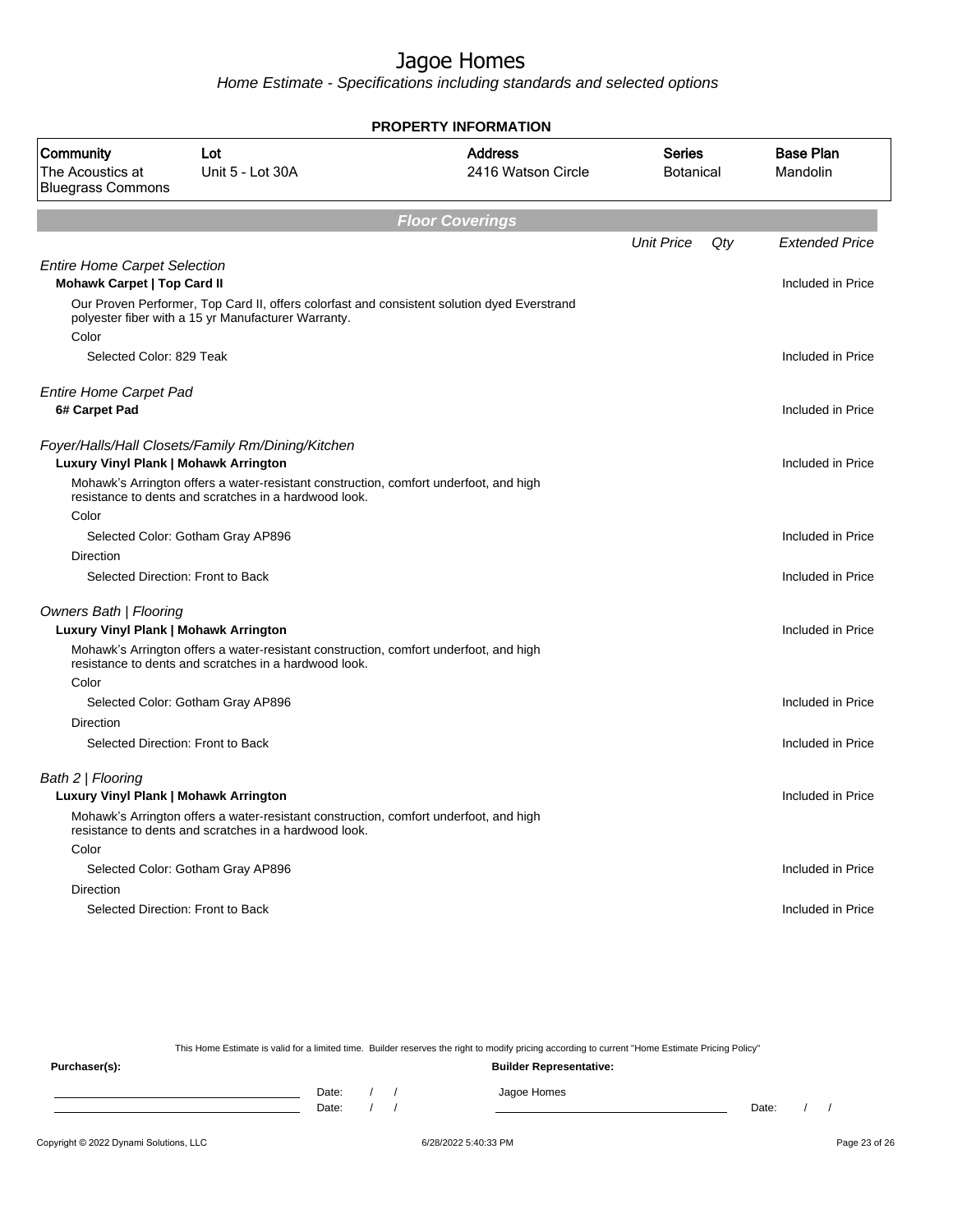Home Estimate - Specifications including standards and selected options

| <b>PROPERTY INFORMATION</b>                                        |                                                                                                                                                |                                      |                            |     |                              |  |  |
|--------------------------------------------------------------------|------------------------------------------------------------------------------------------------------------------------------------------------|--------------------------------------|----------------------------|-----|------------------------------|--|--|
| Community<br>The Acoustics at<br><b>Bluegrass Commons</b>          | Lot<br>Unit 5 - Lot 30A                                                                                                                        | <b>Address</b><br>2416 Watson Circle | Series<br><b>Botanical</b> |     | <b>Base Plan</b><br>Mandolin |  |  |
|                                                                    |                                                                                                                                                | <b>Floor Coverings</b>               |                            |     |                              |  |  |
|                                                                    |                                                                                                                                                |                                      | <b>Unit Price</b>          | Qty | <b>Extended Price</b>        |  |  |
| <b>Laundry Flooring</b><br>Luxury Vinyl Plank   Mohawk Arrington   |                                                                                                                                                |                                      |                            |     | Included in Price            |  |  |
|                                                                    | Mohawk's Arrington offers a water-resistant construction, comfort underfoot, and high<br>resistance to dents and scratches in a hardwood look. |                                      |                            |     |                              |  |  |
| Color                                                              |                                                                                                                                                |                                      |                            |     |                              |  |  |
|                                                                    | Selected Color: Gotham Gray AP896                                                                                                              |                                      |                            |     | Included in Price            |  |  |
| Direction                                                          | Selected Direction: Front to Back                                                                                                              |                                      |                            |     | Included in Price            |  |  |
|                                                                    |                                                                                                                                                |                                      |                            |     |                              |  |  |
| <b>Flex Room Flooring</b><br>Luxury Vinyl Plank   Mohawk Arrington |                                                                                                                                                |                                      |                            |     | Included in Price            |  |  |
|                                                                    | Mohawk's Arrington offers a water-resistant construction, comfort underfoot, and high<br>resistance to dents and scratches in a hardwood look. |                                      |                            |     |                              |  |  |
| Color                                                              |                                                                                                                                                |                                      |                            |     |                              |  |  |
| Direction                                                          | Selected Color: Gotham Gray AP896                                                                                                              |                                      |                            |     | Included in Price            |  |  |
|                                                                    | Selected Direction: Front to Back                                                                                                              |                                      |                            |     | Included in Price            |  |  |
|                                                                    |                                                                                                                                                |                                      |                            |     |                              |  |  |
|                                                                    |                                                                                                                                                | <b>Shelving</b>                      |                            |     |                              |  |  |
|                                                                    |                                                                                                                                                |                                      | <b>Unit Price</b>          | Qty | <b>Extended Price</b>        |  |  |
| <b>Owner's Closet Shelf &amp; Rod</b>                              |                                                                                                                                                |                                      |                            |     | Included in Price            |  |  |
| Long Garment Hanging                                               | Closet Shelf 12" Shelf & Rod - 2 Runs Width of Closet - Supported 2'0" O.C. Vented                                                             |                                      |                            |     |                              |  |  |
|                                                                    | Selected Long Garment Hanging: None                                                                                                            |                                      |                            |     | Included in Price            |  |  |
| Standard Hanging                                                   |                                                                                                                                                |                                      |                            |     |                              |  |  |
|                                                                    | Selected Standard Hanging: Standard Hanging (42" & 84")                                                                                        |                                      |                            |     | Included in Price            |  |  |
| Bedroom 2 Closet Shelf & Rod                                       |                                                                                                                                                |                                      |                            |     |                              |  |  |
|                                                                    | Closet Shelf 12" Shelf & Rod - 2 Runs Width of Closet - Supported 2'0" O.C. Vented                                                             |                                      |                            |     | Included in Price            |  |  |
| Long Garment Hanging                                               | Selected Long Garment Hanging: None                                                                                                            |                                      |                            |     | Included in Price            |  |  |
| Standard Hanging                                                   |                                                                                                                                                |                                      |                            |     |                              |  |  |
|                                                                    | Selected Standard Hanging: Standard Hanging (42" & 84")                                                                                        |                                      |                            |     | Included in Price            |  |  |
| <b>Entire Home Storage Shelf</b>                                   |                                                                                                                                                |                                      |                            |     |                              |  |  |
|                                                                    | Storage Shelf 12" and 16" deep- Vented (per plan)                                                                                              |                                      |                            |     | Included in Price            |  |  |
|                                                                    |                                                                                                                                                |                                      |                            |     |                              |  |  |

This Home Estimate is valid for a limited time. Builder reserves the right to modify pricing according to current "Home Estimate Pricing Policy"

| Purchaser(s): |                    |  | <b>Builder Representative:</b> |       |  |  |
|---------------|--------------------|--|--------------------------------|-------|--|--|
|               | Date: $/$<br>Date: |  | Jagoe Homes                    | Date: |  |  |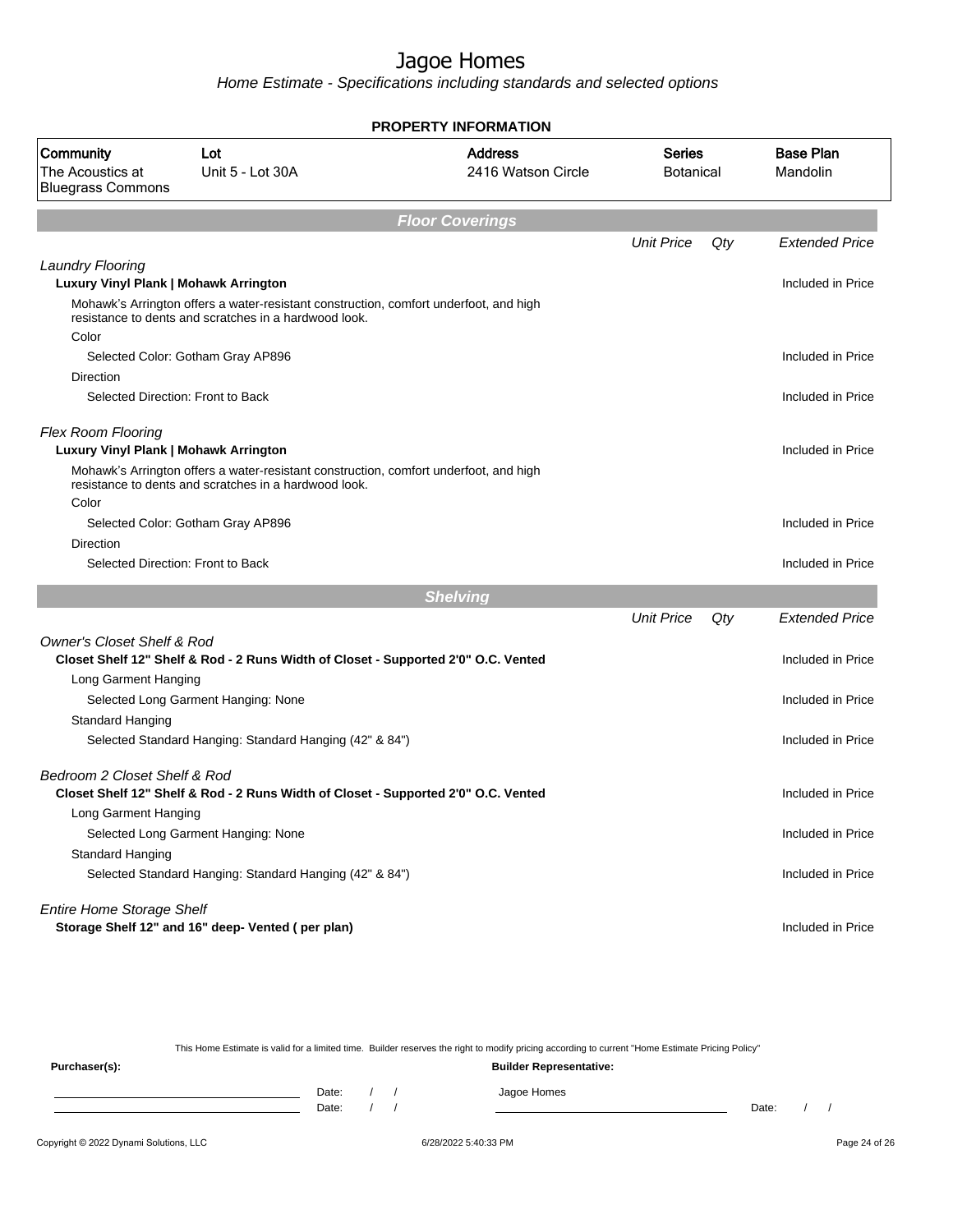Home Estimate - Specifications including standards and selected options

|                                                                                                      |                                                                     | <b>PROPERTY INFORMATION</b>          |                                   |     |                              |  |  |
|------------------------------------------------------------------------------------------------------|---------------------------------------------------------------------|--------------------------------------|-----------------------------------|-----|------------------------------|--|--|
| Community<br>The Acoustics at<br><b>Bluegrass Commons</b>                                            | Lot<br>Unit 5 - Lot 30A                                             | <b>Address</b><br>2416 Watson Circle | <b>Series</b><br><b>Botanical</b> |     | <b>Base Plan</b><br>Mandolin |  |  |
|                                                                                                      |                                                                     | <b>Foundations</b>                   |                                   |     |                              |  |  |
|                                                                                                      |                                                                     |                                      | <b>Unit Price</b>                 | Qty | <b>Extended Price</b>        |  |  |
| <b>Entire Home Footing Size</b><br>16" Wide x 8" Deep, 3000 psi,                                     |                                                                     |                                      |                                   |     | Included in Price            |  |  |
|                                                                                                      |                                                                     | <b>Framing</b>                       |                                   |     |                              |  |  |
|                                                                                                      |                                                                     |                                      | <b>Unit Price</b>                 | Qty | <b>Extended Price</b>        |  |  |
| Entire Home 2 x 4 Wall Studs<br>Studs 2 x 4 @ 16" oc, SPF Grade                                      |                                                                     |                                      |                                   |     | Included in Price            |  |  |
| Entire Home 2 x 6 Wall Studs                                                                         | Studs 2 x 6 @ 24" oc, SPF Grade (Per Plan)                          |                                      |                                   |     | Included in Price            |  |  |
| <b>Entire Home Exterior Wall Sheathing</b>                                                           | Exterior Wall Sheathing (7/16" OSB &/or 1/2" Styrofoam)             |                                      |                                   |     | Included in Price            |  |  |
| Entire Home Exterior Wall House Wrap<br><b>Exterior Wall Covering House Wrap</b>                     |                                                                     |                                      |                                   |     | Included in Price            |  |  |
| <b>Entire Home Foundation Plates</b><br><b>Foundation Plates treated yellow pine</b>                 |                                                                     |                                      |                                   |     | Included in Price            |  |  |
| Main Level Ceiling Heights<br>Interior Flat Ceiling Height 9'0"<br>Certain ceiling heights may vary. |                                                                     |                                      |                                   |     | Included in Price            |  |  |
| <b>Owner's Suite Ceiling Concept</b>                                                                 | Box Tray Ceiling - Painted Smooth w/ 4 1/4" Crown Mould Inside Tray |                                      |                                   |     | Included in Price            |  |  |
| Paint Color - Ceiling of Tray                                                                        | Selected Paint Color - Ceiling of Tray: SW7015 Repose Gray          |                                      |                                   |     | Included in Price            |  |  |
| Paint Color - Sides of Tray                                                                          | Selected Paint Color - Sides of Tray: SW7006 Extra White            |                                      |                                   |     | Included in Price            |  |  |
| Per Plan Roof Trusses<br><b>Roof Trusses</b>                                                         |                                                                     |                                      |                                   |     | Included in Price            |  |  |
| <b>Roof Sheathing</b><br>Roof Sheathing 7/16" OSB                                                    |                                                                     |                                      |                                   |     | Included in Price            |  |  |

This Home Estimate is valid for a limited time. Builder reserves the right to modify pricing according to current "Home Estimate Pricing Policy" **Purchaser(s): Builder Representative:** Date: / / Jagoe Homes<br>Date: / / Jagoe Homes Date: / / Date: / /